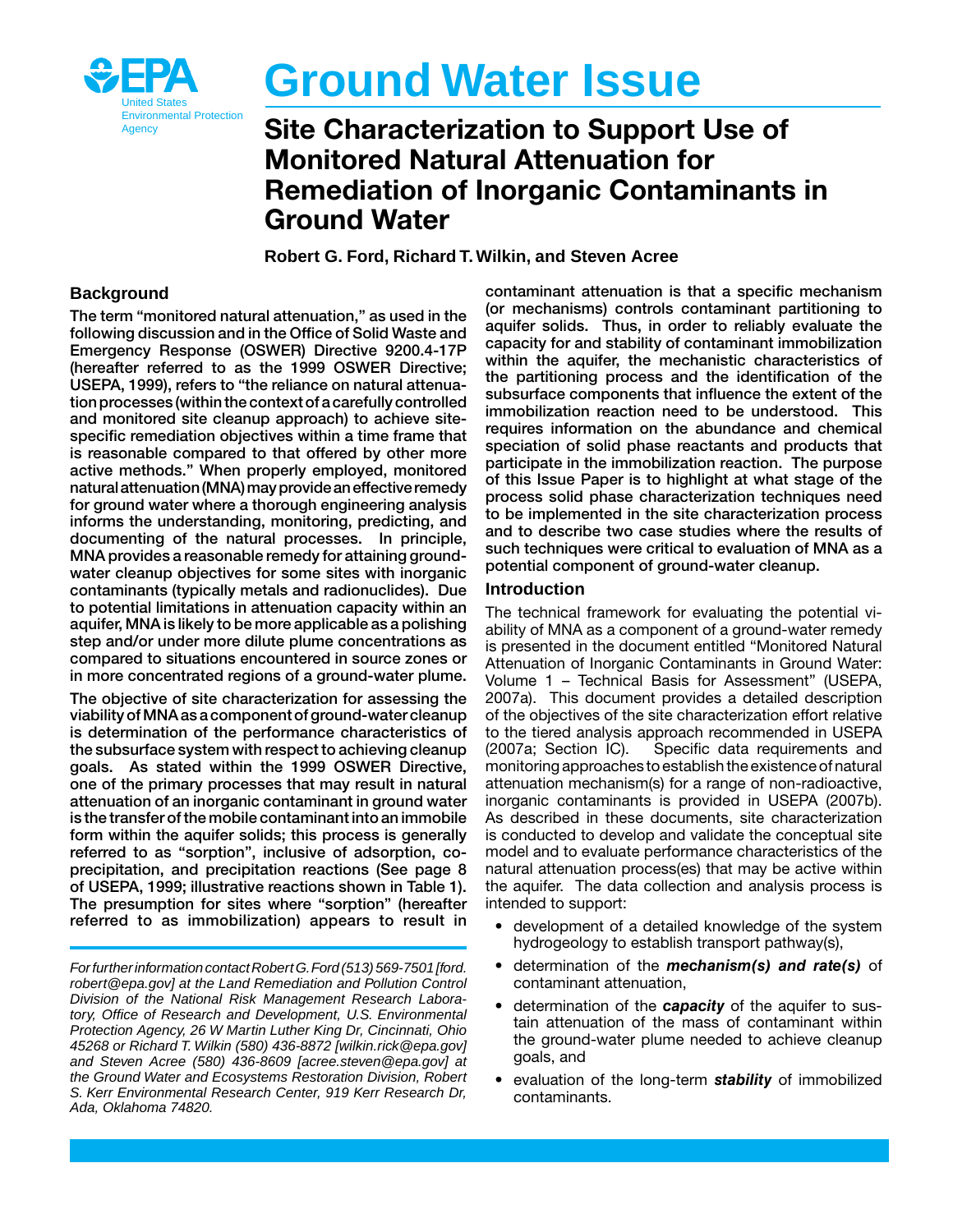with which the contaminant reacts (e.g., iron oxyhydroxides, the geochemical reaction(s) controlling contaminant removal Hydrogeologic characterization is used to determine the spatial and temporal variabilities in ground-water transport that ultimately dictate the types and amounts of aqueous- and solid-phase reactants which the contaminant will contact. Determination of attenuation mechanism(s) can be realized through evaluation of the ground-water chemical setting (e.g., pH, oxidation-reduction potential, and alkalinity), assessment of the chemical speciation of the contaminant and key reactants in ground water, and identification of the solid components within the aquifer represented by [=FeOH]) or are products of the overall reaction (e.g., Pb carbonate, Ni coprecipitated with FeS, or Cu adsorbed onto iron oxyhydroxide). In general, this aspect of the characterization effort is directed toward elucidation of from ground water, where the reaction products include the specific form of the attenuated contaminant (Table 1).

Field and laboratory measurements must then be employed the stability of an immobilized contaminant relative to antici-To support this evaluation effort, samples of both ground water and aquifer solids will need to be collected employing methods that maintain the in situ integrity of the samples. to determine concentrations of reactants, the chemical speciation of the contaminant and/or reactant(s) in solution that participate in the reaction, and the chemical speciation of solid phase components that participate in and are produced from the reaction. This determination of the critical reaction parameters underpins the subsequent design of approaches to assess the capacity of the aquifer to sustain the attenuation reaction, as well as approaches to assess pated changes in ground-water chemistry. Determinations

 and governing biogeochemical reactions. Ultimately, of capacity and stability will likely include the application of laboratory-based tests employing site ground water and aquifer solids, as well as the application of models that adequately capture the details of ground-water transport defining site-specific aspects of reaction mechanism(s), rates, capacity, and stability will rely on the development of multiple lines of evidence based on direct and indirect observations of the ground-water system.

under limited circumstances). The tendency for precipitation of a contaminant to occur will depend on the concentrations precipitation of lead carbonate (cerussite or hydrocerussite) Mechanisms for immobilization of inorganic contaminants can be grouped into three general categories: precipitation, coprecipitation, and adsorption (including ion exchange of dissolved reactants in ground water relative to the solubility of potential precipitation products. For example, the from ground water will depend on the concentrations of dissolved lead and inorganic carbon as well as the pH. Precipitation may occur under conditions in which the ground water is chemically oversaturated relative to the solubility of this solid phase. However, reliance on attenuation of lead via precipitation of a carbonate mineral will only be viable for conditions where this solid phase can maintain ground-water concentration below actionable levels and can be reasonably expected to resist dissolution that may be induced by future changes in ground-water pH and/or alkalinity. Coprecipitation reactions are distinguished from precipitation reactions, in that the inorganic contaminant is removed from ground water as a minor component of some other precipitating (or host) solid phase. For example, the host solid phase may be an iron oxyhydroxide that precipi-

Table 1. and Rittmann et al., 2007.). Each attenuation process is organized according to the convention for [=FeOH]<sub>(S)</sub> represents site of adsorption onto iron oxyhydroxide mineral]. The species containing Examples of immobilization reactions that may be active within a contaminant plume for non-radioactive inorganic contaminants or radionuclides with long radioactive decay half-life (See also USEPA, 2007b depicting chemical reactions, i.e., Contaminant  $+$  Reactant(s) = Product(s), with notations to specify the sampled medium for each  $[(GW) = ground-water component, (S) = component in aquifer solids;$ the immobilized contaminant are highlighted with blue text.

| <b>Process</b>        | <b>Contaminant</b>           | Reactant(s)                                                                         | Product(s)                               |
|-----------------------|------------------------------|-------------------------------------------------------------------------------------|------------------------------------------|
| Precipitation         | $Pb^{2+}$ <sub>(GW)</sub> +  | $HCO3 (GW) =$                                                                       | $PbCO3(S) + H+(GW)$                      |
| Precipitation (redox) | $C r^{(Vi)} O_4^{2} (Gw)$ +  | $3Fe^{2+}$ <sub>(GW)</sub> + 4OH <sup>-</sup> <sub>(GW)</sub> + 4H <sub>2</sub> O = | $Cr^{(III)}(OH)_{3(S)} + 3Fe(OH)_{3(S)}$ |
| Coprecipitation       | $xNi^{2+}$ <sub>(GW)</sub> + | $(1-x)Fe2+_{(GW)} + HS-_{(GW)} =$                                                   | $Fe_{(1-x)}Ni_xS_{(S)} + H^+_{(GW)}$     |
| Adsorption            | $Cu^{2+}$ <sub>(GW)</sub> +  | $2[=FeOH]_{(S)} =$                                                                  | $2[=FeO]Cu_{(S)} + 2H^{+}_{(GW)}$        |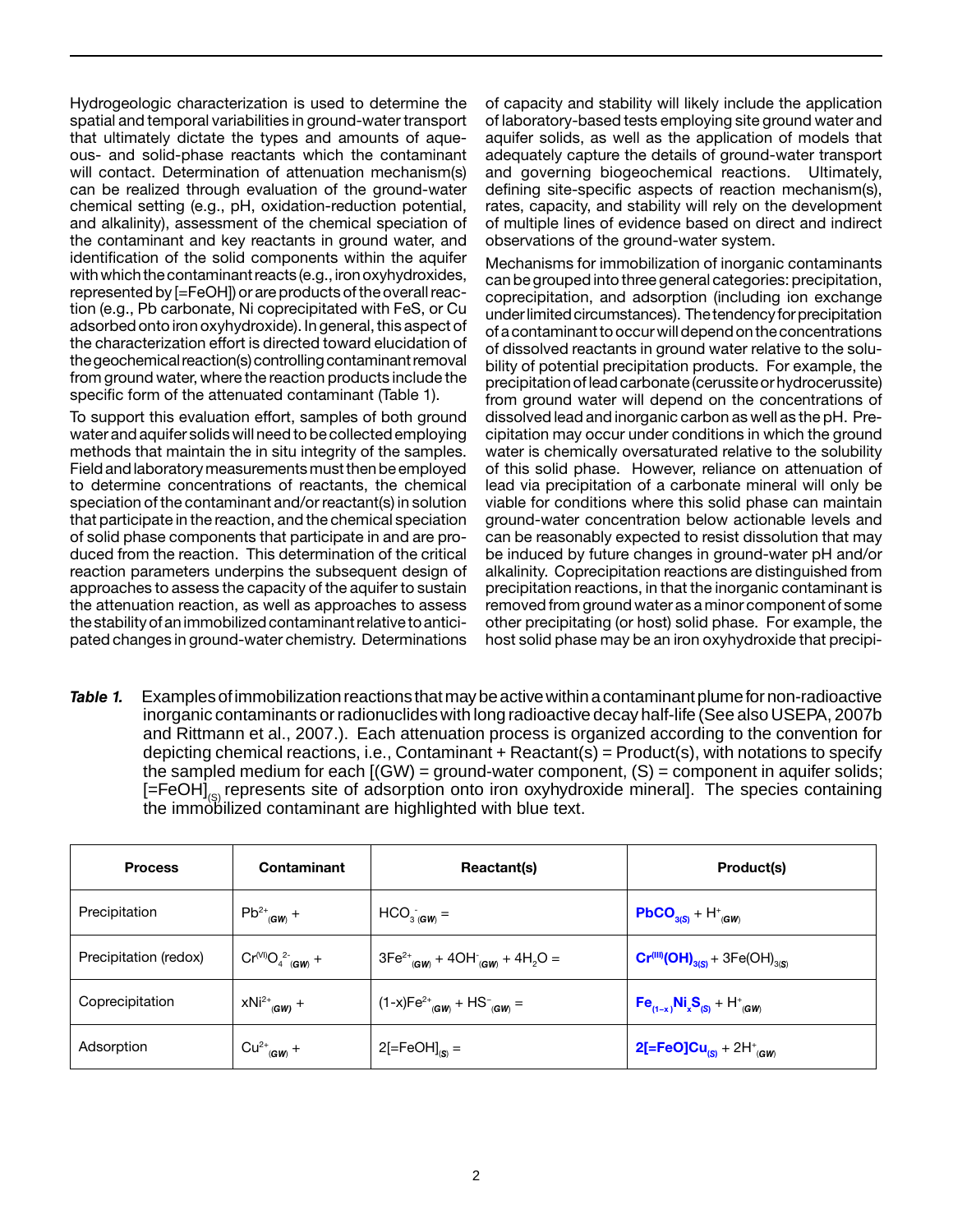complexing agents). Elucidation of the specific immobiliza- the basis for evaluating the site-specific performance tates when ferrous iron, transported from an upgradient, reduced portion of a plume, encounters dissolved oxygen in more oxidizing, downgradient portions of the plume. An example of this type of attenuation reaction would be the coprecipitaton of nickel during oxidation-precipitation of ferrous iron to produce the mineral, ferrihydrite. Likewise, one could envision an alternative scenario where nickel is coprecipitated with a ferrous sulfide mineral, such as mackinawite, in a zone where sulfate-reducing conditions have developed. Finally, adsorption reactions are defined as those where the inorganic contaminant partitions to the surface of a solid phase that is an existing component of the aquifer solids (i.e., the sorbent). Adsorption reactions will be governed by specific properties of the contaminant (i.e., the adsorbate), the abundance and properties of the sorbent(s) within the aquifer, and by the ground-water chemistry (e.g., pH, competing adsorbates, or dissolved tion processes that are active within the aquifer provides characteristics of the MNA remedy.

#### **Site Characterization to Define Performance Characteristics**

Developing a detailed site characterization strategy is facilitated by first considering general site characteristics that can influence the type of equipment and methods needed for sample collection, as well as the locations and frequency of sampling for the monitoring network. This type of information can often be derived from knowledge of the regional hydrogeologic setting in which the contaminant plume is located as well as historical records of the types and quantity of contaminant release(s). For example, knowledge of whether the plume is comprised of one or more inorganic contaminants or also contains organic contaminants needs to be factored into the selection of sampling and analysis protocols. This situation is illustrated in Figure 1, which shows how biodegradation of an organic co-contaminant within the plume may influence the type of immobilization reactions that might occur. The degradation of the organic can result in localized changes in redox conditions within the aquifer. It could also result in the production of ligands that affect speciation of the



**Figure 1.** Illustration of ground-water geochemical conditions that may develop due to the presence of a biodegrad- *contaminants. Pertinent microbially-mediated reactions occurring under methanogenic, sulfate reducing, and iron reducing reactions are shown. Products of these reactions serve as reactants for a range of potential*  electron transfer process involving other aquifer components*). More detailed discussion of the impact able organic co-contaminant within the plume and potential immobilization reactions for a range of inorganic immobilization reactions listed at the bottom of the figure; immobilized contaminants are highlighted with*  blue text (=FeOH and =FeO represent sorption sites on iron oxyhydroxide mineral surfaces; "e<sup>-</sup>" refers to an *of microbial processes on ground-water chemistry is provided in USEPA (1998, 1999b, 2002, and 2007a).*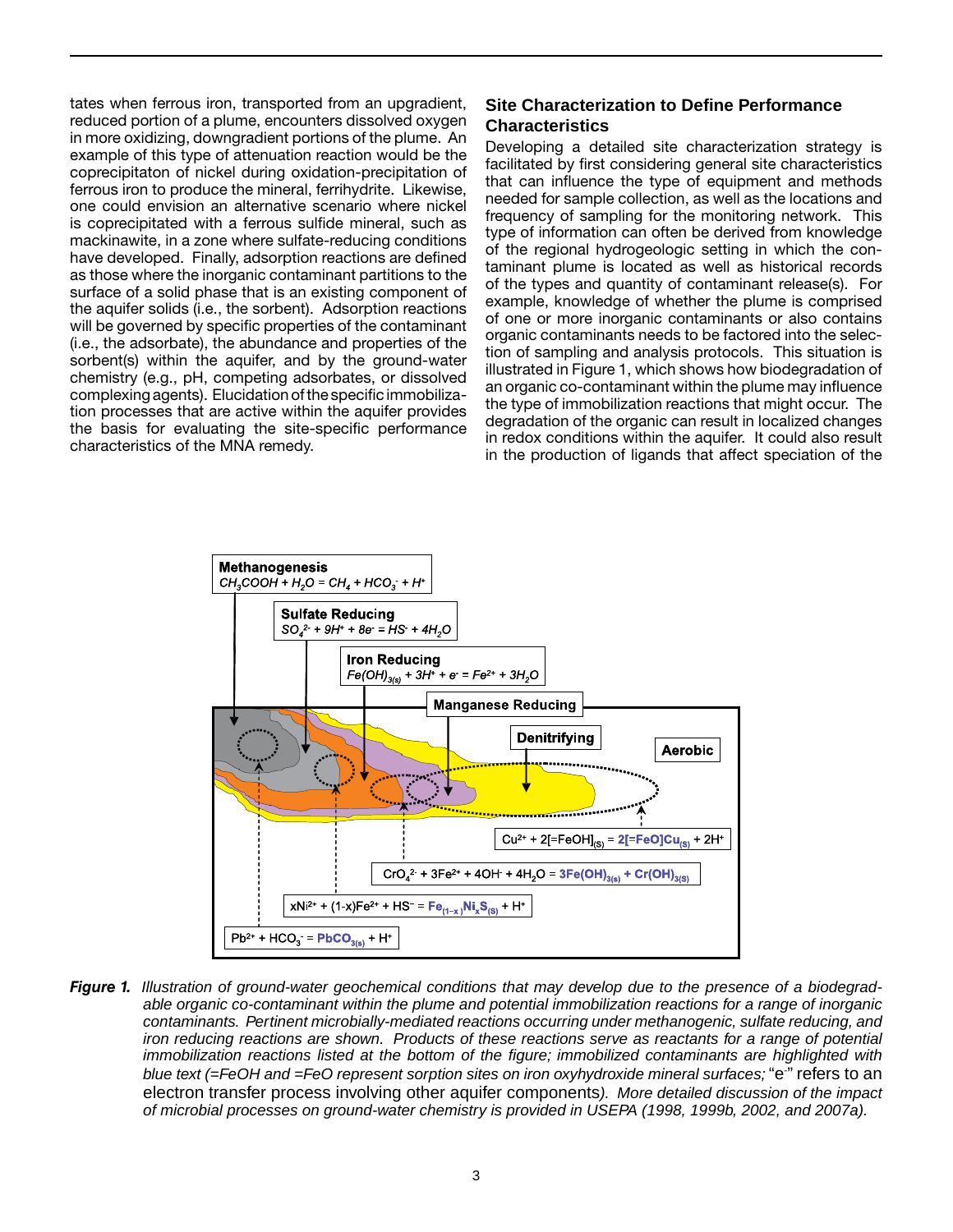contaminants may necessitate use of analytical methodoloinorganic contaminant. The presence of multiple inorganic gies with different sensitivity and/or different approaches to sample collection and preservation. Relative to the subsurface setting, the spatial and temporal characteristics of ground-water flow and chemistry may also factor into the characterization strategy. Initial assessments of whether the aquifer is generally oxidizing or reducing, a shallow or deep system, and is or is not influenced by external hydrologic forces (e.g., ground water/surface water interactions, recharge from meteoric precipitation, or episodic regional withdrawals from the aquifer) need to be considered in designing the dimensions of the monitoring network and the frequency of data collection to characterize site chemistry and hydrology.

For sites where immobilization is the dominant attenuation process, understanding the types of solid phase components that participate in the evolution of the contaminant plume is critical to reducing the level of uncertainty in the selection of MNA as a component of the ground-water remedy. These solid phase components can be grouped into three different categories: 1) components that contribute to the source of contaminant mass within the plume, 2) components (biotic and abiotic) that participate directly or indirectly during the attenuation process, and 3) the solid form of the immobilized contaminant. Relative to the first category, the solid phase speciation of the contaminant in source areas does not necessarily affect the specific

mechanism(s) of attenuation in the downgradient plume. However, the total mass and rate of contaminant release from concentrated source areas can exert direct impact on the adequacy of the inherent capacity for the aquifer to attenuate contaminant transport. As illustrated in one of the case studies presented later, consideration of the residual mass of contaminant within source areas following removal efforts is important to evaluation of attenuation capacity within the aquifer. The latter two solid phase component categories bear directly on evaluation of the mechanism, capacity, and stability of the immobilization process. Solid components that participate indirectly include aquifer minerals that buffer ground-water geochemistry (e.g., alkalinity buffering by carbonate minerals or ion exchange with clay minerals) and/or subsurface microbial communities whose activity can directly affect ground-water chemistry (e.g., iron- or sulfate-reduction) and precipitation/dissolution of new reactive minerals (e.g., iron sulfides). Finally, evaluation of the chemical form of the attenuated contaminant provides confirmation of the active mechanism and provides the basis for assessing the long-term stability of the immobilized contaminant relative to future changes in ground-water chemistry that might be reasonably anticipated. For convenience, a summary of several important data objectives to consider relative to the three identified solid phase component categories is provided in Table 2.

Table 2. of the mechanism, capacity, and stability of contaminant immobilization. More detailed discussions Data objectives to consider relative to solid phase characterization activities supporting evaluation of data requirements and methodologies for data acquisition are provided in USEPA (2007a).

| <b>Solid Phase Category</b> |               | Data Objectives Relevant to Site Characterization                                                                                                                                                                                                                                                                                                                                                            |
|-----------------------------|---------------|--------------------------------------------------------------------------------------------------------------------------------------------------------------------------------------------------------------------------------------------------------------------------------------------------------------------------------------------------------------------------------------------------------------|
| <b>Contaminant Source</b>   |               | • Mass of contaminant and rate of release<br>• Interaction dynamics of contaminant source with system hydrology and chemistry<br>• Chemical form of contaminant transported from source area                                                                                                                                                                                                                 |
| Reactants                   | Abiotic       | • Identity and accessible/available mass of aquifer solids that control concentrations of<br>soluble reactants<br>• Identity and accessible/available mass of aquifer solids that react directly with contami-<br>nant during immobilization<br>• Spatial distribution of solid components that participate directly or indirectly in contami-<br>nant immobilization along critical ground-water flow paths |
|                             | <b>Biotic</b> | • Microbial community activities that affect ground-water chemistry and indirectly impact<br>contaminant immobilization<br>• Direct interactions of microbial community with contaminant during immobilization<br>. Type and mass of substrates and bioavailable terminal electron acceptors used by micro-<br>bial community                                                                                |
| Immobilized Contaminant     |               | • Chemical speciation of immobilized contaminant<br>• Stability of immobilized contaminant relative to current and potential future ground-water<br>chemical conditions                                                                                                                                                                                                                                      |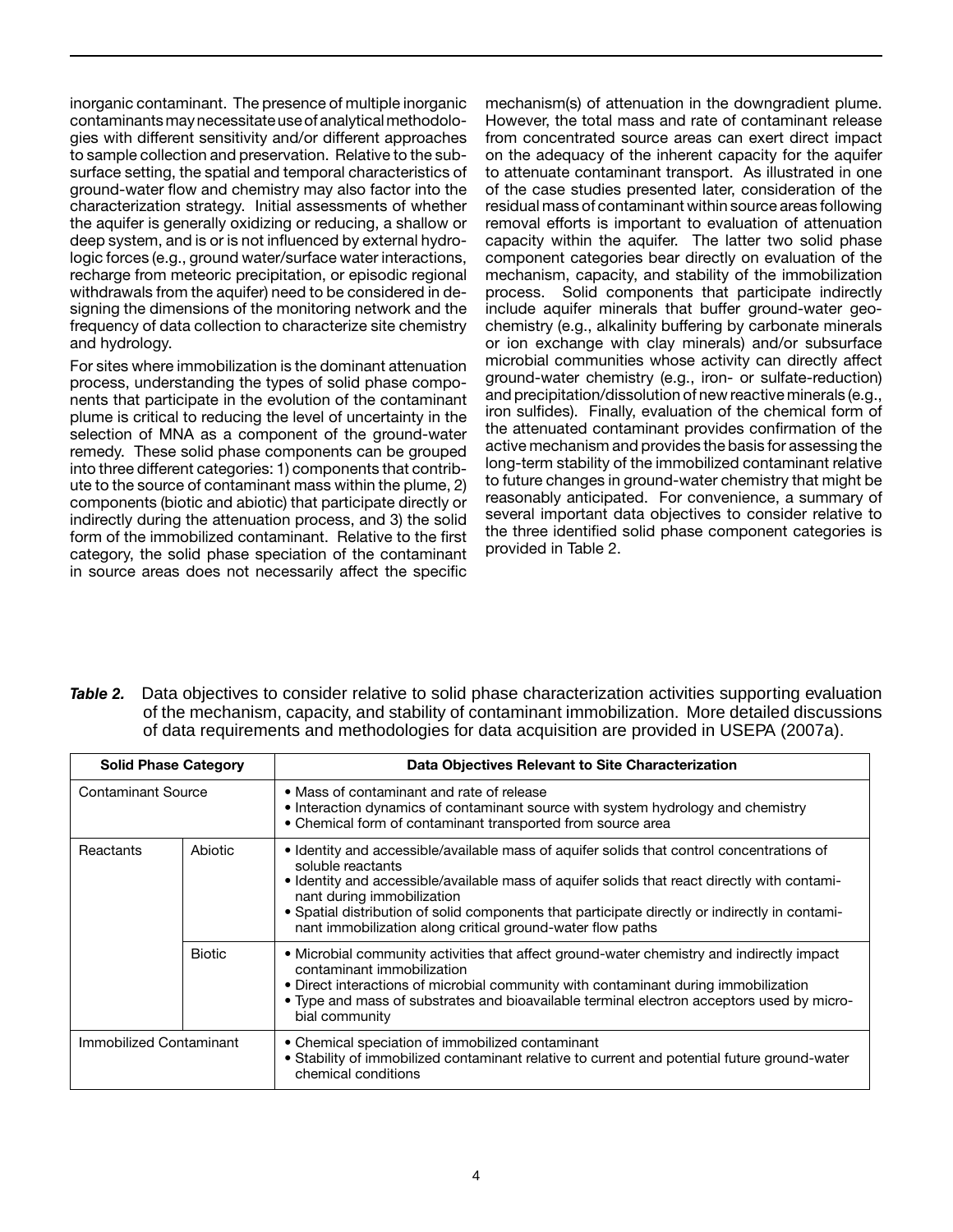following analysis, questions will be posed relative to three of section (i.e., "mechanism and rate", "capacity", and "stabil-In order to illustrate the issues one may need to consider during development of the site characterization strategy, a hypothetical situation will be considered in which nickel in ground water is attenuated as a result of iron sulfide mineral precipitation within a plume. The process is presented in Table 1 as an example of a coprecipitation reaction. In the the general information needs identified in the Background ity"). Potential measurements that one may undertake to address these questions will then be identified. Measurements that require the collection and characterization of solid materials from the aquifer are highlighted to illustrate the importance of solid phase characterization.

As previously stated, identification of the mechanism controlling contaminant attenuation depends on determination of the key components that participate in the reaction. As indicated by the entries in Table 1 for this hypothetical scenario, iron, sulfur, and ground-water pH may exert direct control on nickel attenuation. This leads to some specific questions that need to be addressed in order to confirm that the proposed process is actually occurring within the aquifer:

| <b>Question</b>                                                                                                                               | <b>Potential Measurements</b>                                                                                                                                                                                                                                                |
|-----------------------------------------------------------------------------------------------------------------------------------------------|------------------------------------------------------------------------------------------------------------------------------------------------------------------------------------------------------------------------------------------------------------------------------|
| • Is dissolved sulfide in<br>ground water? If not, is<br>sulfate in ground water?                                                             | · Ground-water chemistry (field<br>colorimetry for sulfide, field or<br>laboratory measurement for<br>sulfate)                                                                                                                                                               |
| • Is ferrous iron in ground<br>water?                                                                                                         | • Ground-water chemistry (field<br>colorimetry)                                                                                                                                                                                                                              |
| Does decrease in<br>ground-water nickel<br>concentration coincide<br>with decreases in dis-<br>solved sulfide/sulfate<br>and/or ferrous iron? | • Ground-water chemistry<br>(laboratory measurement for<br>nickel; see above for sulfide,<br>sulfate, and ferrous iron)                                                                                                                                                      |
| • Is iron sulfide present in<br>aquifer solids?                                                                                               | • Laboratory measurement<br>for iron sulfide content<br>(acid volatile sulfide extrac-<br>tion of preserved solids)                                                                                                                                                          |
| • Is nickel associated<br>with iron sulfides in<br>aquifer sediments?                                                                         | • Laboratory measurement<br>(acid volatile sulfide extrac-<br>tion with measurement of<br>co-extracted nickel)<br>• Electron microscopy with<br>element mapping to dem-<br>onstrate Fe-Ni-S associa-<br>tion<br>• Spectroscopic methods to<br>directly identify nickel solid |
| • What is the rate of<br>nickel attenuation in<br>locations where iron<br>sulfide precipitation is<br>occurring?                              | phase speciation<br>• Examination of spatial or time<br>trends in nickel and iron/sul-<br>fide loss from ground water<br>• Controlled laboratory tests<br>using site-derived ground<br>water or synthetic water solu-<br>tions that simulate ground-<br>water chemistry      |

and equipment for these field measurements are sufficiently The results from these measurements will provide both direct and indirect lines of evidence to determine whether the hypothesized attenuation mechanism is active within the plume. Since the geochemical setting in this situation is likely reducing with little or no oxygen, using proper procedures to acquire and preserve samples of ground water and aquifer solids is critical to insuring data accuracy (e.g., USEPA, 2006a). For ground-water samples, one approach to minimize potential alterations to the chemical speciation of ferrous iron and dissolved sulfide is to conduct the measurement in the field with a sampling procedure that minimizes air contact (USEPA, 2002). Available methods sensitive to evaluate concentration trends of relevance to a contaminant plume.

addition, the spatial distribution of the relevant aquifer com- immobilization mechanism currently being considered, Subsequent to identifying the mechanism of contaminant attenuation, it will then be necessary to determine if sufficient capacity exists within the aquifer to attenuate the mass of nickel that will be transported through the aquifer. In simple terms, the goal of this effort is to account for the mass of aquifer components available to react with the contaminant to result in a sufficient level of immobilization to achieve cleanup goals (e.g., drinking water standards, ambient water quality criteria, or risk-based criteria). In ponents relative to the spatial distribution of contaminant flux needs to be considered during this accounting exercise. Thus, in addition to the use of appropriate sampling, preservation, and analytical methodologies, the monitoring network from which environmental samples are retrieved needs to adequately capture the dimensions and physical heterogeneity of the plume. Relative to the hypothetical the following questions need to be addressed in order to assess capacity: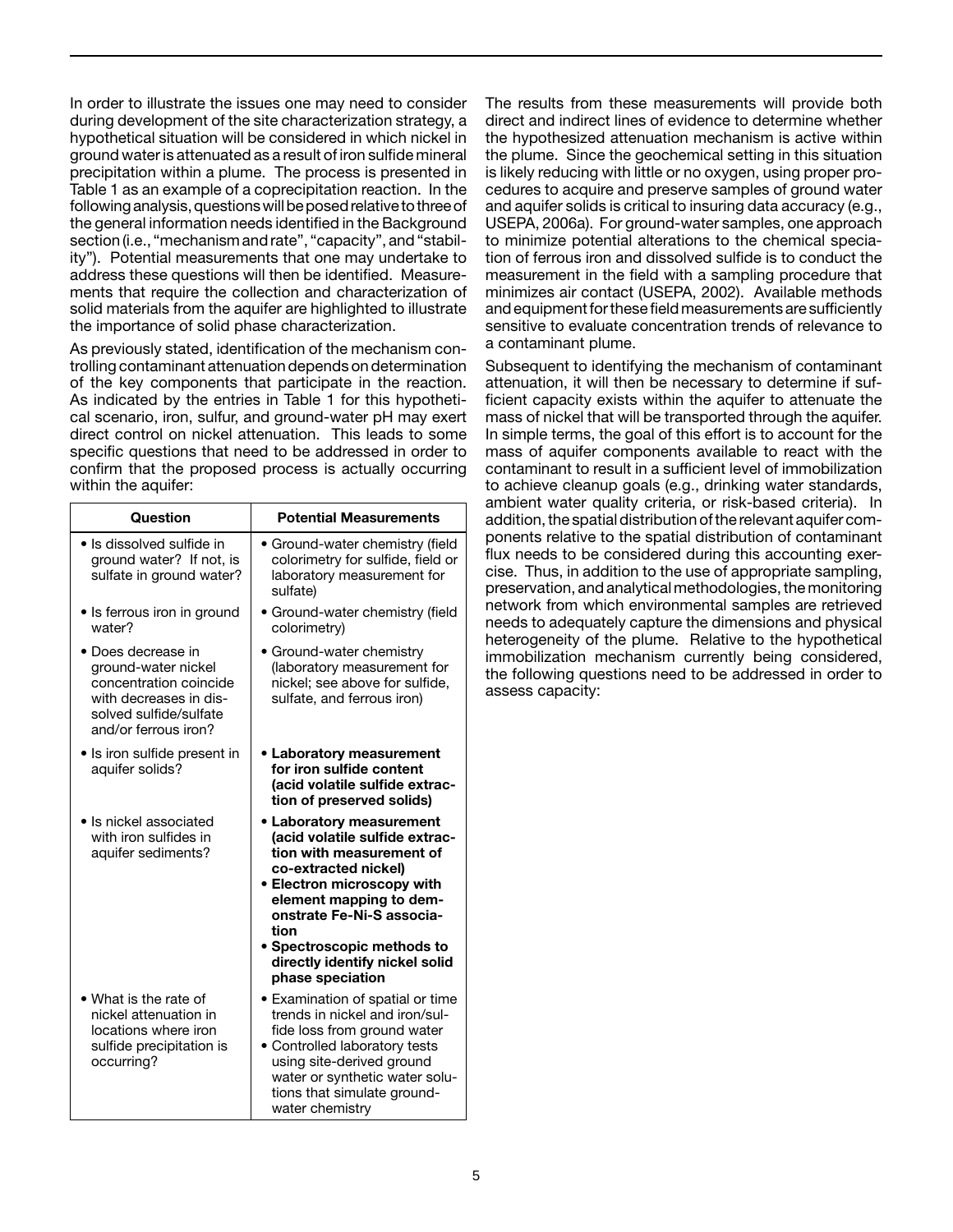| Question                                                                                                                                         | <b>Potential Measurements</b>                                                                                                                                                                                                                                                                                                                                                                                                               |
|--------------------------------------------------------------------------------------------------------------------------------------------------|---------------------------------------------------------------------------------------------------------------------------------------------------------------------------------------------------------------------------------------------------------------------------------------------------------------------------------------------------------------------------------------------------------------------------------------------|
| • What is the source of<br>ferrous iron and dis-<br>solved sulfide?                                                                              | • Site information on source<br>area waste constituents (lig-<br>uid and/or solid) as potential<br>source<br>· Ground-water chemistry data<br>to map out spatial distribution<br>of ferrous iron and/or dis-<br>solved sulfide<br>• Ground-water chemistry data<br>to infer microbial processes<br>(USEPA, 2007a; Section IIIC)<br>• Direct identification of<br>microbial community char-<br>acteristics (USEPA, 2007a;<br>Section IIIC.4) |
| • If source is from<br>microbial reduction,<br>is there sufficient<br>electron donor and<br>acceptor supply?                                     | • Ground-water or aquifer<br>solids chemistry data to<br>estimate available mass of<br>electron donor (e.g., dis-<br>solved and/or solid organic<br>carbon)<br>• Ground-water or aquifer<br>solids chemistry data to<br>estimate available mass<br>of electron acceptor (e.g.,<br>dissolved sulfate and/or iron<br>oxyhydroxide minerals)                                                                                                   |
| • Is the mass flux of<br>ferrous iron and<br>dissolved sulfide<br>sufficient to capture<br>nickel given knowl-<br>edge of process<br>efficiency? | • Ground-water concentration<br>and flow data for reactants<br>• Laboratory tests to assess<br>efficiency of nickel coprecipi-<br>tation with iron sulfides under<br>chemical conditions expected<br>to be encountered along<br>transport pathway(s)                                                                                                                                                                                        |

Finally, the stability of the immobilized contaminant needs to infiltration or water level fluctuations in surface water bodies termstabilityiscriticalbecausecontaminantimmobilization be assessed relative to potential fluctuations or anticipated long-term changes in ground-water chemistry. Potential fluctuations in ground-water chemistry may result from natural hydrologic events such as recharge from surface that are hydraulically connected to the aquifer. Alternatively, fluctuations in ground-water chemistry may result from changes induced by active remediation (Sutherson and Horst, 2008), which may precede implementation of MNA as a follow-on component of the overall ground-water remedy. Long-term changes may result from dissipation of the contaminant plume accompanied by the influx of upgradient ground water into the portion of the aquifer previously occupied by the plume. Assessing the longmay occur under ground-water chemical conditions that are far removed from future conditions following plume diminution. For example, precipitation or co-precipitation reactions often occur where plume characteristics induce dramatic changes in ground-water chemistry parameters such as oxidation-reduction potential, pH, or alkalinity. In

these situations, the immobilization process may result in accumulation of a new solid component that, while stable under existing plume conditions, is unstable with respect o natural conditions in the aquifer outside of the plume. Contaminant immobilization may also be temporary in situtions where adsorption to existing aquifer solids controls contaminant retardation, since these reactions are often ensitive to changes in ground-water pH or major ion chemistry. Ultimately, analysis of contaminant stability must be guided by knowledge of the chemical conditions lriving immobilization relative to natural or anticipated fuure ground-water conditions. Relative to the hypothetical nmobilization mechanism currently being considered, the ollowing questions need to be addressed:

| Question                                                                                                                                     | <b>Potential Measurements</b>                                                                                                                                                      |
|----------------------------------------------------------------------------------------------------------------------------------------------|------------------------------------------------------------------------------------------------------------------------------------------------------------------------------------|
| • Are natural ground-<br>water pH and/or<br>major ion chemistry<br>significantly different<br>as compared to exist-<br>ing plume conditions? | • pH and/or major ion chemistry<br>of upgradient ground water<br>or other sources of recharge<br>along relevant transport path-<br>ways                                            |
| • Is natural ground<br>water oxidizing?                                                                                                      | • Dissolved oxygen concentra-<br>tion and/or oxidation-reduction<br>potential of upgradient ground<br>water or other sources of re-<br>charge along relevant transport<br>pathways |
| • Is nickel released<br>from iron sulfide upon<br>exposure to upgradi-<br>ent ground-water<br>chemistry?                                     | • Laboratory tests using<br>contaminated aquifer solids<br>with samples of upgradi-<br>ent ground water or other<br>sources of recharge                                            |
| Does chemical form<br>of immobilized nickel<br>change upon expo-<br>sure to upgradient<br>ground-water chem-<br>istry?                       | • Chemical extraction meth-<br>odologies to examine nickel<br>solid phase association and/<br>or speciation in laboratory<br>test samples and/or sampled<br>aquifer solids         |
|                                                                                                                                              | Spectroscopic and/or elec-<br>tron microscopy to examine<br>nickel solid phase asso-<br>ciation and/or speciation in<br>laboratory test samples and/<br>or sampled aquifer solids  |

It should be noted that the last recommended measurements imply additional collection and analysis of the solid phase speciation of the immobilized contaminant during performance monitoring of the MNA remedy. A change in contaminant solid phase speciation indicates a change in immobilization mechanism. Knowledge of this change is important both to the conceptual understanding of factors controlling the long-term stability of the immobilized contaminant and to the development of chemical speciation and/or reactive transport models that may be employed to estimate attenuation capacity and project permanence of the MNA remedy.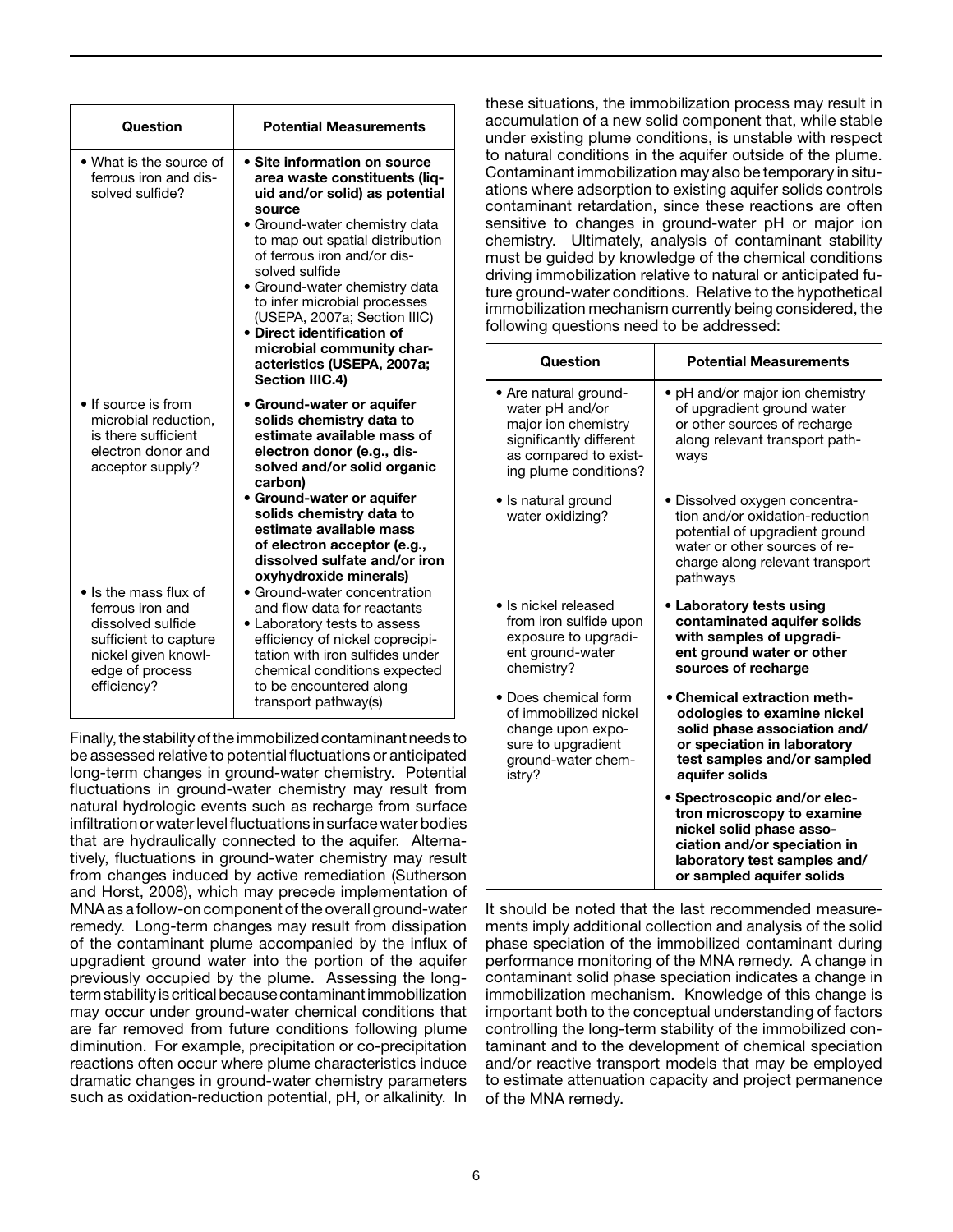#### **Case Studies Illustrating Importance of Solid Phase Characterization**

selecting MNA as a component of the ground-water remedy data. Itshouldalsobenotedthatmanyofthemeasurements similar to those that would be implemented during selection, optimization, and performance monitoring of an engineered remedy that is designed to manipulate subsurface chemistry. The preceding descriptions of solid phase characterization measurements and their application as part of the tiered analysis approach for site characterization illustrate the rigorous effort that is needed to reduce the uncertainty in (USEPA, 2007a; Section IC). This level of effort is justified since the performance characteristics of the natural attenuation process are not known in the absence of site-specific undertaken to characterize conditions within the plume are Thus, the high level of effort required for conducting these characterization tests will likely prove beneficial regardless of the final remedy selected. To illustrate the importance of solid phase characterization measurements, summary descriptions of two case studies are provided for sites where MNA was under consideration as a component of a remedy to address inorganic contaminants in ground water. These case studies provide clear examples of the importance of the characterization of solids from the subsurface and the potential impacts of hydrologic dynamics on the effectiveness of natural attenuation reactions for controlling contaminant mobility.

#### *Industri-Plex Site Arsenic Plume*

were relocated on-site from buried pits to piles near swampy The Industri-Plex Superfund Site is a former chemical and glue manufacturing facility in Massachusetts. Chemicals such as lead-arsenic insecticides, acetic acid, and sulfuric acid were produced for local textile, leather, and paper manufacturing industries from 1853 to 1931 (Durant et al., 1990). Chemicals manufactured by other facilities at the site include phenol, benzene, and toluene. Industri-Plex was also used to manufacture glue from raw animal hide and chrome-tanned hide wastes from 1934 to 1969. The by-products and residues from these industries contaminated the soils at the site with elevated levels of metals, such as arsenic, lead and chromium. During the 1970s, the site was redeveloped for industrial use. Excavations uncovered and mixed industrial by-products and wastes accumulated over 130 years. During this period, residues from animal hide wastes used in the manufacture of glue areas on the property. Many of the hide piles and lagoons were leaching toxic metals into the underlying shallow aquifer. Estimates suggest that 270 metric tons of arsenic may still exist within the site boundaries (Aurilio et al, 1995). In response to public health concerns, a Record of Decision (ROD) for the Industri-Plex Superfund Site was signed in 1986, addressing the stabilization of on-site soil, sediment, and hot spot ground-water contamination under Operable Unit 01 (USEPA, 1986). It is hypothesized that leached organic degradation products from site disposal areas have contributed to the transport of arsenic via ground water to a wetland that flows to the Aberjona River (Davis et al., 1994). The aquifer underlying North Woburn, MA, including

the Industri-Plex Superfund Site, has been designated as a non-drinking water source area by the state of Massachusetts. Under the 1986 ROD, the USEPA was required to conduct a Multiple Source Groundwater Response Plan (MSGRP) which served as a second operable unit (OU-2) for the Industri-Plex site. The MSGRP was required to investigate other potential contamination impacts on the regional aquifer, and determine if additional remedies were necessary to clean up the aquifer within the Industri-Plex Study Area.

plume, presumably due to oxidation-precipitation of ferrous iron and sequestration of arsenic by iron oxyhydroxides that Characterization of the ground-water plume that migrates beyond the southern boundary of the Industri-Plex site was documented as part of the MSGRP Remedial Investigation (USEPA, 2005a). Information from site monitoring revealed that the plume primarily discharges into a pond known as the Halls Brook Holding Area (HBHA) Pond. This surface water feature was constructed during the early 1970s to serve as a hydraulic retention basin to mitigate flooding during periods of peak surface water discharge. Sources of surface water to the HBHA Pond include Halls Brook, a perennial stream located on the western edge of the pond, and an intermittent stream (Atlantic Avenue Drainway) that conveys water from an upgradient wetland and stormwater runoff from Atlantic Avenue and nearby parking facilities. Historical surface water data from the outlet of the HBHA Pond indicated significant reduction in arsenic concentration from that expected for the discharging ground-water are subsequently deposited onto sediments in the HBHA Pond (e.g., Aurilio et al., 1994; Davis et al., 1996). These observations suggested that natural attenuation processes occurring within the HBHA Pond could contribute to the overall ground-water remedy. During the period 1999 2001, a field investigation was conducted to characterize the chemical and hydrologic processes impacting the fate and mobility of arsenic entering the HBHA Pond following plume discharge. The results of this site characterization effort are documented in a series of publications (Wilkin and Ford, 2002; USEPA, 2005b; USEPA, 2005c; Ford et al., 2006; USEPA, 2006a; Wilkin et al., 2006).

chemical conditions along flow paths from the Industri-Plex oxidation-precipitationinthepresenceofdissolvedoxygen, solved constituents could diffuse back up towards the water In summary, the results of this field investigation revealed that natural attenuation of arsenic was not occurring within the aquifer and that the HBHA Pond attenuated only a fraction of the arsenic derived from plume discharge. Consistent with historical observations, ground-water geosource areas to the HBHA Pond were sufficiently reducing to maintain arsenic (and iron) in a mobile form. Upon discharge to the HBHA Pond, ferrous iron did undergo efficiently sequestering arsenic from the plume (Figure 2A). However, upon settling to the sediment layer in anoxic zones within the bottom of the HBHA Pond, much of the arsenic-laden iron oxyhydroxides re-dissolved to release arsenic and ferrous iron to the water column. These dissurface, where oxidation-precipitation of ferrous iron would again sequester dissolved arsenic via coprecipitation with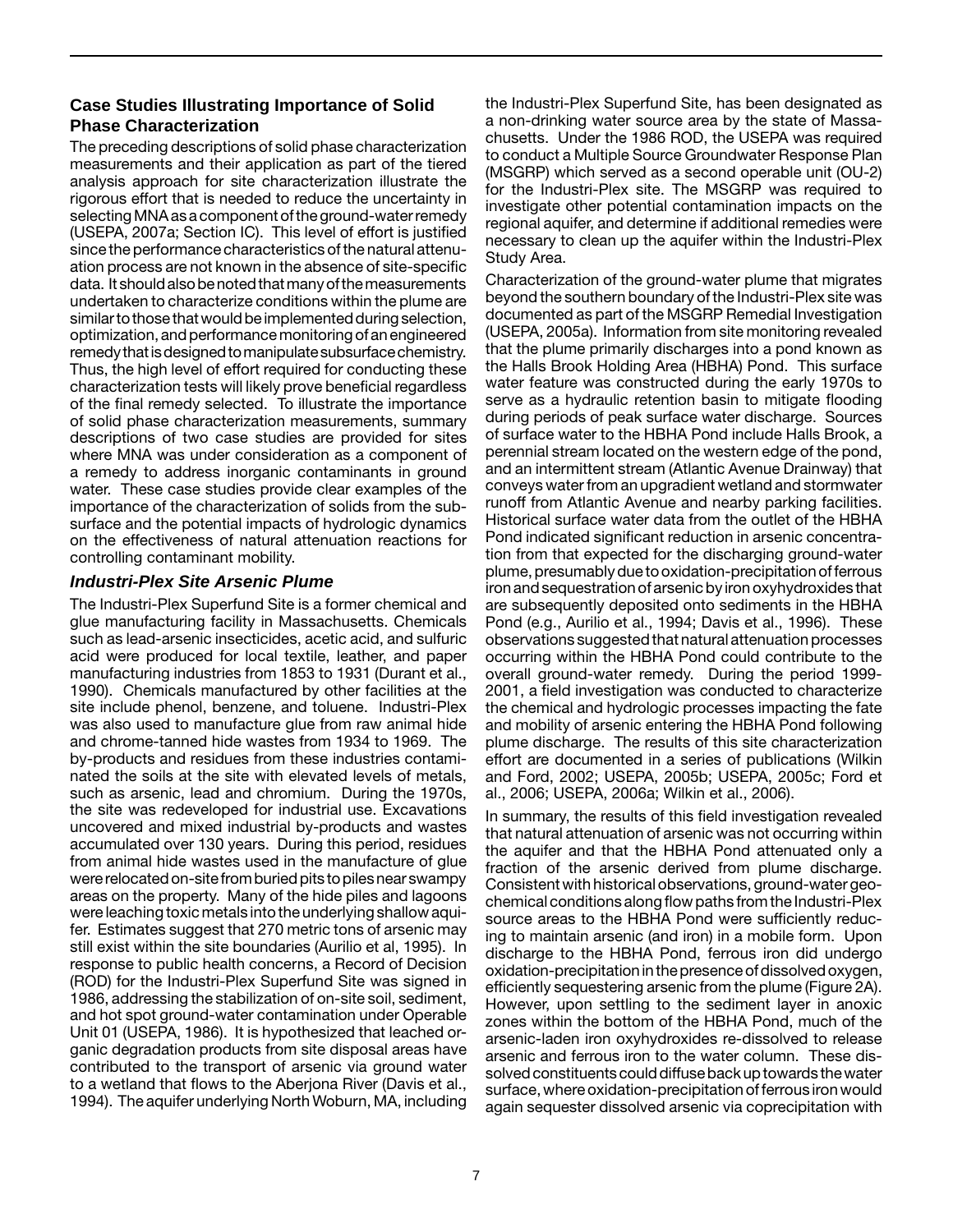newly formed iron oxyhydroxides. The internal recycling of iron and arsenic within the HBHA Pond following plume discharge is illustrated in Figure 2B. Characterization of arsenic speciation in sediments indicated that a fraction of the arsenic load to the sediment layer was transferred to iron sulfides due to sulfate reducing conditions. The generally low stability of the co-precipitated arsenic within the HBHA Pond resulted in high concentrations of dissolved arsenic within the deep surface water (Figure 2A). During base flow conditions, arsenic was primarily retained within the pond due to stratification that limited vertical transport of arsenic to shallow surface water. However, during large surface water flows, portions of the pond were mixed leading to increased flux of arsenic at the pond outlet (USEPA, 2005a; USEPA, 2005b). These observations supported the conclusion that MNA was not a viable option for treatment of the arsenic plume. However, characterization of the physicochemical controls on arsenic fate within the HBHA Pond enabled use of the surface water body as a component of the selected remedy, in which engineered enhancements to control system hydraulics and oxidation processes will be incorporated (USEPA, 2006b).

Differences in supporting information available before ("Original") and after the 1999-2001 investigation ("Revised") are listed in Table 2. Significant limitations of the initial site characterization effort included the lack of information supporting analysis of system capacity for attenuation and analysis of the stability of arsenic partitioned to solids across the transition zone from ground water to surface water, as well as improper collection/preservation methods for solid samples that contained oxygen-sensitive components. Improper collection/preservation techniques led to an incomplete analysis of arsenic attenuation processes and overestimation of attenuation capacity. While there were active processes sequestering arsenic derived from plume discharge, the instability of arsenic solid phase associations in concert with the periodic occurrence of hydrologic events that disturbed system functionality precluded use of MNA as a remedy at this site. This example illustrates how cost savings may be realized during site characterization, since reiteration of the characterization effort to address limitations in the original conceptual site model (CSM) entailed significant added cost. Specifically, many of the shortcomings of the original site data compilation could be attributed to improper collection, preservation, and processing methods for site-derived samples. Knowledge of general site characteristics, in this case a biologically productive wetland setting, should alert those designing the characterization effort to consider sources of potential analytical bias from use of inappropriate sampling or analysis protocols.



*Figure 2. Conceptual depiction of (A) the spatial distribution of aqueous and solid components along a flow path (solid blue arrow) across the ground water/surface water (GW/SW) transition zone at the Industri-Plex Superfund Site (blue dotted rectangle highlights area of detail shown in Panel B) and (B) solid-solution partitioning dynamics of arsenic within the Halls Brook Holding Area (HBHA) Pond.*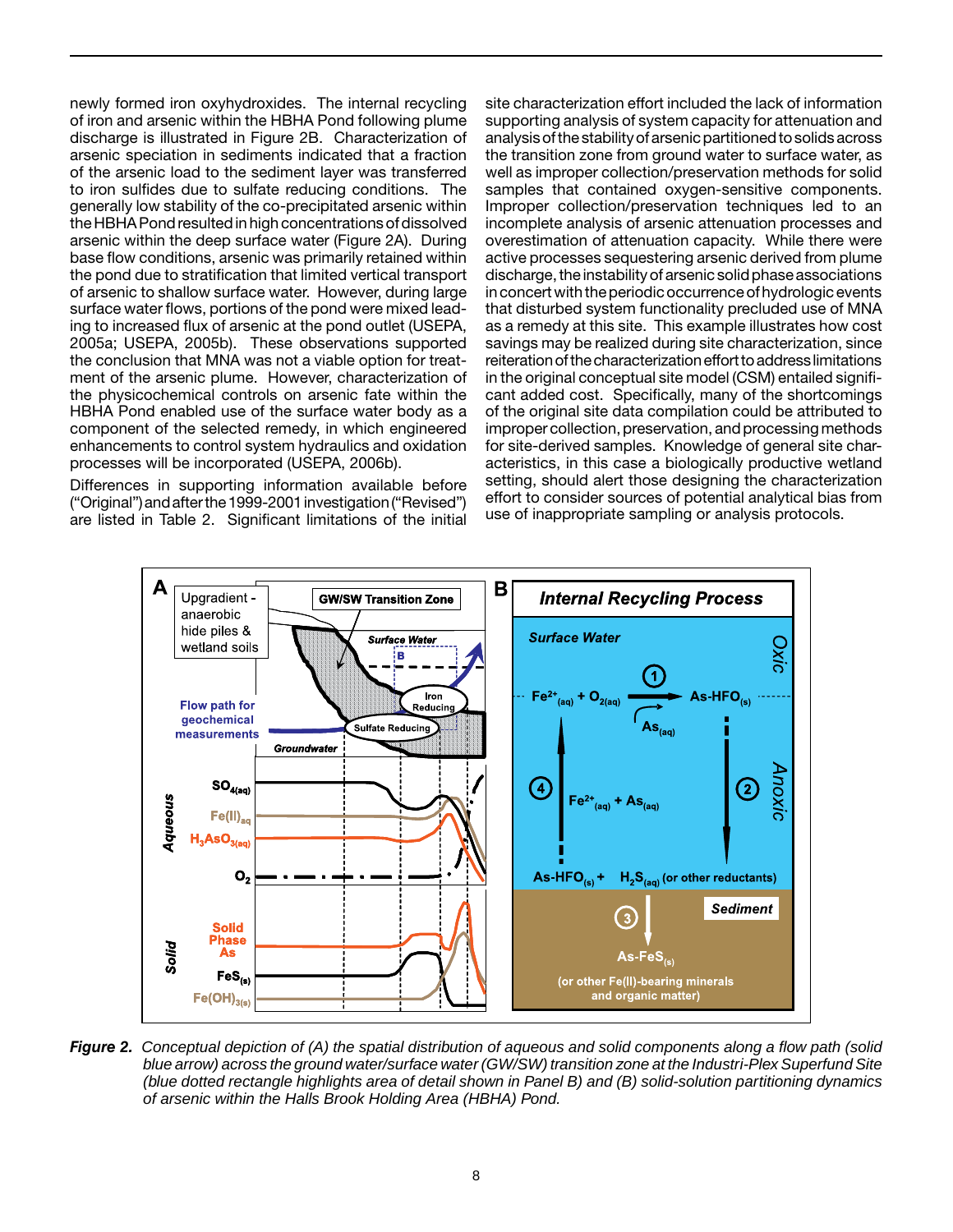**Table 2.** Comparison of site characterization efforts during original and revised consideration of MNA as a component of the ground-water remedy for the Industri-Plex Superfund Site (OU-2). Solid phase characterization measurements are highlighted in bold.

|                             | Site Characterization to Support MNA Evaluation                                                                                                                                                                                                                                                                                                                                                                                                                        |                                                                                                                                                                                                                                                                                                                                                                                                                                                                                                                                                                                                                                                                                                                                 |  |  |
|-----------------------------|------------------------------------------------------------------------------------------------------------------------------------------------------------------------------------------------------------------------------------------------------------------------------------------------------------------------------------------------------------------------------------------------------------------------------------------------------------------------|---------------------------------------------------------------------------------------------------------------------------------------------------------------------------------------------------------------------------------------------------------------------------------------------------------------------------------------------------------------------------------------------------------------------------------------------------------------------------------------------------------------------------------------------------------------------------------------------------------------------------------------------------------------------------------------------------------------------------------|--|--|
| Data Category               | Original                                                                                                                                                                                                                                                                                                                                                                                                                                                               | <b>Revised</b>                                                                                                                                                                                                                                                                                                                                                                                                                                                                                                                                                                                                                                                                                                                  |  |  |
| Hydrology                   | • Particle track modeling using measured water<br>levels to characterize plume discharge and cap-<br>ture within HBHA Pond<br>• Direct measurement of ground-water flux into<br><b>HBHA Pond</b><br>• Measurement of surface water flow inputs and<br>outputs to calculate ground-water flow contribu-<br>tion                                                                                                                                                         | • Measurement of ground-water chemistry in tem-<br>porary and permanent nested well clusters to map<br>out plume dimensions adjacent to and underneath<br><b>HBHA Pond</b>                                                                                                                                                                                                                                                                                                                                                                                                                                                                                                                                                      |  |  |
| Reaction<br><b>Process</b>  | • Characterization of elemental arsenic and iron<br>association in pond sediments using chemical<br>digestion<br>• Scanning electron microscopy with energy dis-<br>persive spectroscopy for a subset of sediment<br>samples to evaluate microscale As-Fe associa-<br>tion and infer controlling mineralogy<br>· Determination of the presence of sulfide miner-<br>als using acid volatile sulfide (AVS) extraction on<br>unpreserved sediment samples (USEPA, 2006a) | • Measurement of redox chemistry in water within<br>the plume, sediment pore space, and HBHA Pond<br>water column using in-situ techniques or sampling<br>procedures that avoided air-exposure<br>• Direct measurement of arsenic speciation in<br>water by HPLC-ICP-MS and in solids samples<br>using X-ray absorption spectroscopy in combi-<br>nation with chemical extraction methodologies<br>• Field measurement of ferrous iron using colorimet-<br>ric techniques in combination with total iron by<br>atomic emission spectroscopy<br>• Identification of iron-bearing minerals in sus-<br>pended solids and sediments, along with ele-<br>ment correlations in solids via bulk extraction<br>and SEM-EDS measurements |  |  |
| Attenuation<br>Capacity     | • Laboratory measurements of arsenic seques-<br>tration capacity using unpreserved sediment<br>samples                                                                                                                                                                                                                                                                                                                                                                 | • Depth-discrete measurements of dissolved and<br>particulate arsenic and iron throughout entire<br>water column and sediment layer within the<br><b>HBHA Pond at locations within and outside of</b><br>the influence of plume discharge                                                                                                                                                                                                                                                                                                                                                                                                                                                                                       |  |  |
| Stability of<br>Attenuation | • Historical measurements of arsenic concentra-<br>tions in plume discharge and depth-integrated<br>pond water samples to infer negligible release of<br>sorbed arsenic                                                                                                                                                                                                                                                                                                | • Field measurement of arsenic release during<br>deposition of arsenic-iron oxyhydroxide coprecipi-<br>tates on the pond bottom via time-series sampling<br>across the ground water-surface water transition<br>zone following a large surface water flow event<br>• Mineralogical identification of components<br>controlling arsenic attenuation in suspended<br>solids and shallow sediments in combination<br>with geochemical models to assess theoreti-<br>cal stability under measured field geochemical<br>conditions                                                                                                                                                                                                   |  |  |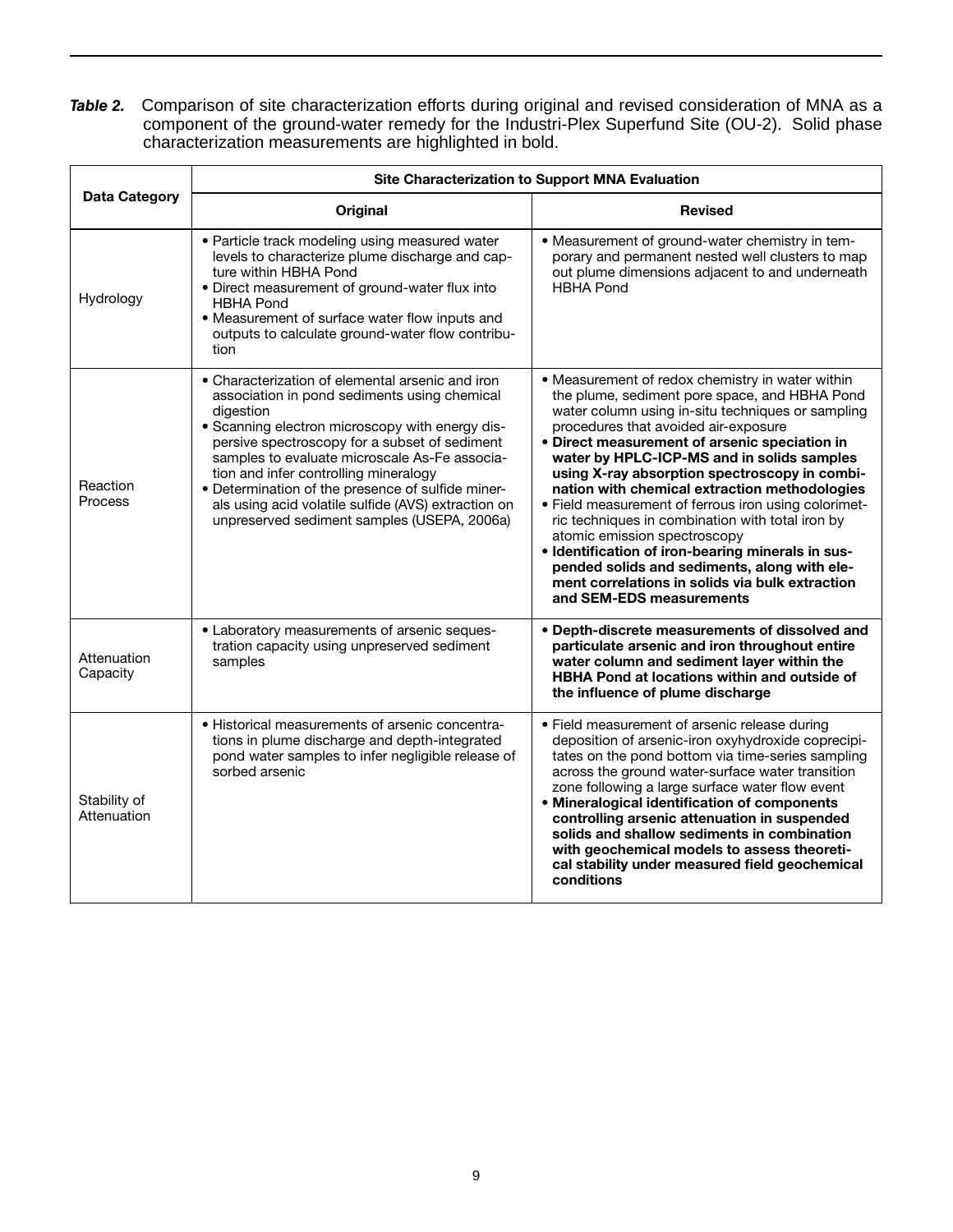#### *Hanford 300 Area Uranium Plume*

 The U.S. Department of Energy's Hanford Site is a quently, a plume of uranium has developed in the unconfined tive remedial measures.<sup>1</sup> Selection of the interim remedy 586-square-mile federal facility located in southeastern Washington along the Columbia River (Duncan, 2007). The Hanford Site was established during World War II, as part of the Manhattan Project, to produce plutonium for nuclear weapons. One of the primary waste components from this production effort was uranium. The 300 Area, which encompasses approximately 1.35 square kilometer (0.52 square mile), is adjacent to the Columbia River and approximately 1.6 kilometer (1 mile) north of the city limits of Richland, WA. The 300 Area terrain is generally level, with a steep embankment dropping to the river. The 300 Area was established as a fuels fabrication complex in 1943. Liquid process wastes generated during these operations were disposed in unlined surface ponds and trenches that are included in the 300-FF-1 Operable Unit under CERCLA. A portion of these liquid wastes containing elevated levels of uranium infiltrated into the vadose zone and underlying unconfined aquifer adjacent to the Columbia River. Subseaquifer, which migrates towards and discharges into the river (Figure 3A). Selection of the remedy for cleanup of surface and subsurface contamination within the 300 Area was documented in the 1996 Record of Decision (ROD; USEPA, 1996). Removal of contaminated soil and debris was selected as a component of the remedy for Operable Unit 300-FF-1. Ground-water contamination (Operable Unit 300-FF-5) was addressed through selection of an interim remedial action that included institutional controls to restrict use of ground water and continued monitoring of ground water to verify decreasing trends in contaminant concentrations (uranium, trichloroethene, and 1,2-Dichloroethene) with future review to determine the need for acfor ground water was supported by contaminant transport model projections that indicated uranium concentrations would decrease to <20 µg/L due to natural processes over a period of 3-10 years following removal of contaminated surface soils (DOE, 1994; DOE, 1995).

transport model for uranium in the unconfined aquifer played critical relative to disparities between model projections and The development and implementation of a contaminant a key role in the selection of the interim remedial action for Operable Unit 300-FF-5. It is instructive to evaluate what assumptions were made in constructing the model descriptions of water transport and uranium partitioning to aquifer solids. Waichler and Yabusaki (2005) provide a useful description of the assumptions inherent to the original transport model and the associated limitations for describing uranium transport in the unconfined aquifer. In general, the following assumptions appear to have been the subsequent observed behavior of the plume: 1) removal

uranium concentrations in the plume have demonstrated that transported through the saturated aquifer. Characterization [of c](http://ifchanford.pnl.gov/publications/.of)ontaminated surface soils eliminated the source of uranium from which the plume developed; 2) ground-water flow was unidirectional towards the Columbia River, which was treated as a constant head boundary; and 3) partitioning of uranium to aquifer solids could be described using a constant equilibrium sorption isotherm  $(K<sub>a</sub>)$  independent of water chemistry and aquifer mineralogy. Subsequent investigations to determine the cause of sustained elevated a lack of information on the spatial distribution of uranium within subsurface solids and the chemical speciation of solid phase uranium were important limitations to the reliability of the contaminant transport model. First, failure to consider that a fraction of the uranium transported through the vadose zone was retained in the subsurface in a range of solid forms (Wang et al., 2005; Catalano et al., 2006; Arai et al., 2007; McKinley et al., 2007) led to overly conservative projections of the long-term flux of uranium that could be of subsurface solids collected from under former waste process areas indicated elevated uranium concentrations bound to the solids in both precipitated (co-precipitated in CaCO<sub>3</sub>, uranium-phosphate precipitates) and adsorbed (e.g., muscovite in aquifer solids) forms. As demonstrated by subsequent hydrologic investigations, water level fluctuations induced by periods of recharge from the Columbia River, causes a portion of residual uranium solids within the lower vadose zone (i.e., the smear zone in Figure 3A) to be cyclically leached into the underlying plume (Qafoku et al., 2005; Zachara et al., 2005; Bond et al., 2007; Peterson et al., 2008; Yabusaki et al., 2008). Finally, aquifer recharge by river water with low dissolved carbonate concentrations results in cyclical increases in uranium adsorption to aquifer solids within the plume, which has resulted in slower dissipation of the plume due to flushing from the aquifer. Tests with contaminated subsurface solids have demonstrated that dissolved carbonate is the most important parameter in site ground-water chemistry with respect to impacting uranium mobility; uranium adsorption to aquifer solids decreases with increasing alkalinity (e.g., Serne et al., 2002; Bond et al., 2007). The revised conceptual site model including identification of the important subsurface zones is provided in Figure 3A (Peterson et al., 2005; Nimmons, 2007), and the solid phase distribution and chemical speciation of uranium as a function of depth below source areas are shown in Figure 3B.

 Asummaryofsitecharacterizationeffortssupportinginterim solid phase characterization studies for the ground- column listings illustrates the disparity between what The site-specific knowledge of hydrologic dynamics remedy selection under the 1996 ROD and subsequent water system is provided in Table 3. Comparison of the information collected under the "Original" and "Revised" was known at the time of the 1996 ROD and the present. and uranium geochemistry within the vadose zone and ground-water plume gained from the various tests and characterization methods employed using field samples has significantly reduced the level of uncertainty relative to the processes controlling plume dynamics. Based on

The 1996 ROD was prepared prior to publication of the 1999 OSWER Directive in which expectations for assessment and use of MNA as a remedial action alternative were documented. Documentation of more recent site investigations is available at [http://www.hanford.gov/cp/gpp/library/programdocs-300.cfm or](http://www.hanford.gov/cp/gpp/library/programdocs-300.cfm) [http://ifchanford.pnl.gov/publications/.](http://ifchanford.pnl.gov/publications/.of)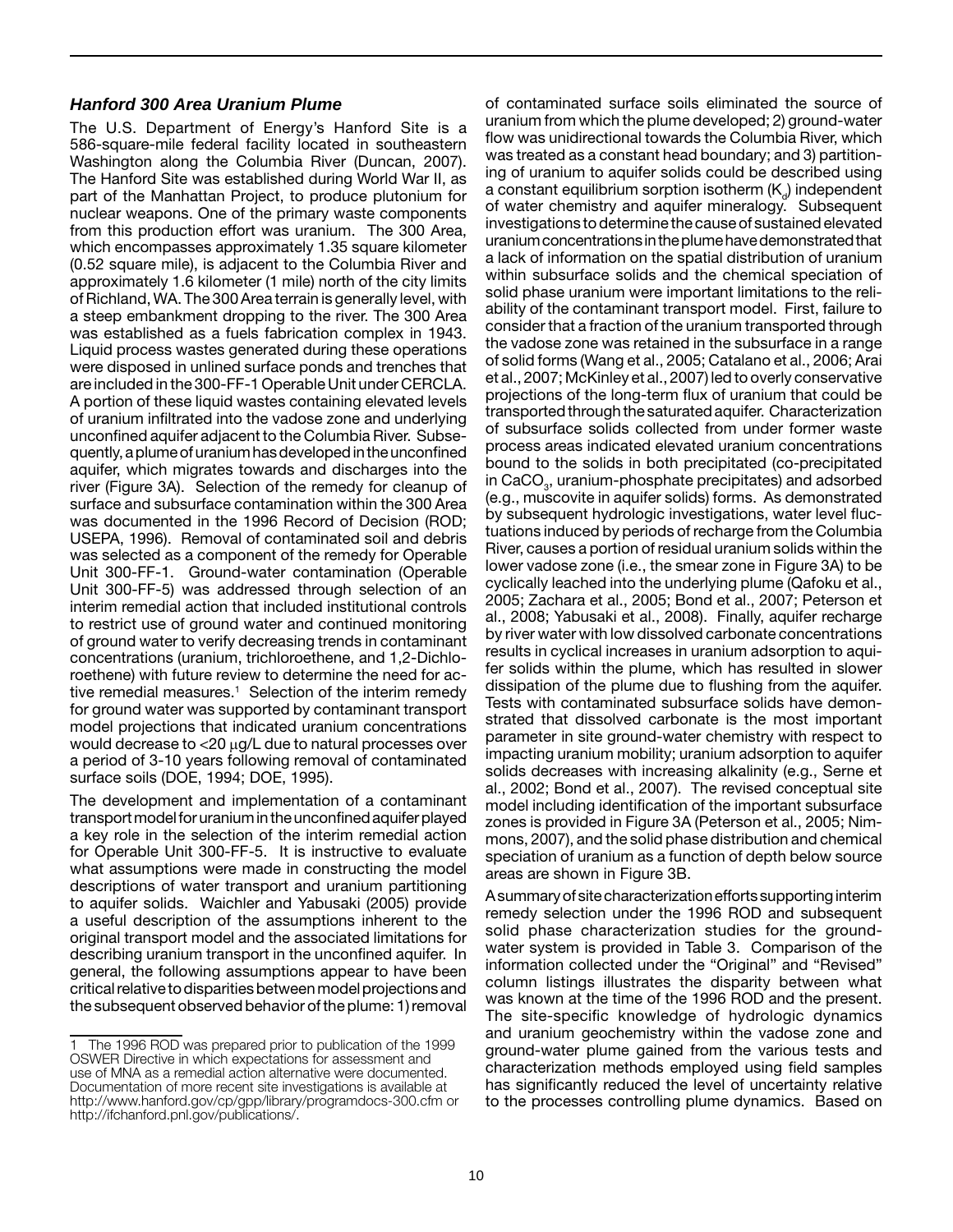![](_page_10_Figure_0.jpeg)

**Figure 3.** Subsurface uranium contamination within the Hanford 300 Process Waste Sites area. A) Primary hydrogeologic features impacting plume *migration to the Columbia Region (vertical dimension is exaggerated; CSM zones identified with circled numbers after Nimmons, 2007). B) Concentrations and speciation of solid phase uranium in vadose zone above (North Process Ponds solids and contaminated aquifer solids) and within the influence of ground-water level fluctuations (smear zone). Note break in x-axis scale; "Water Table" is approximate location of ground-water surface at the time of subsurface excavations; closed and open symbols represent two sampling locations; graph generated using information from Wang et al. (2005), Catalano et al. (2006), Arai et al. (2007), McKinley et al. (2007).*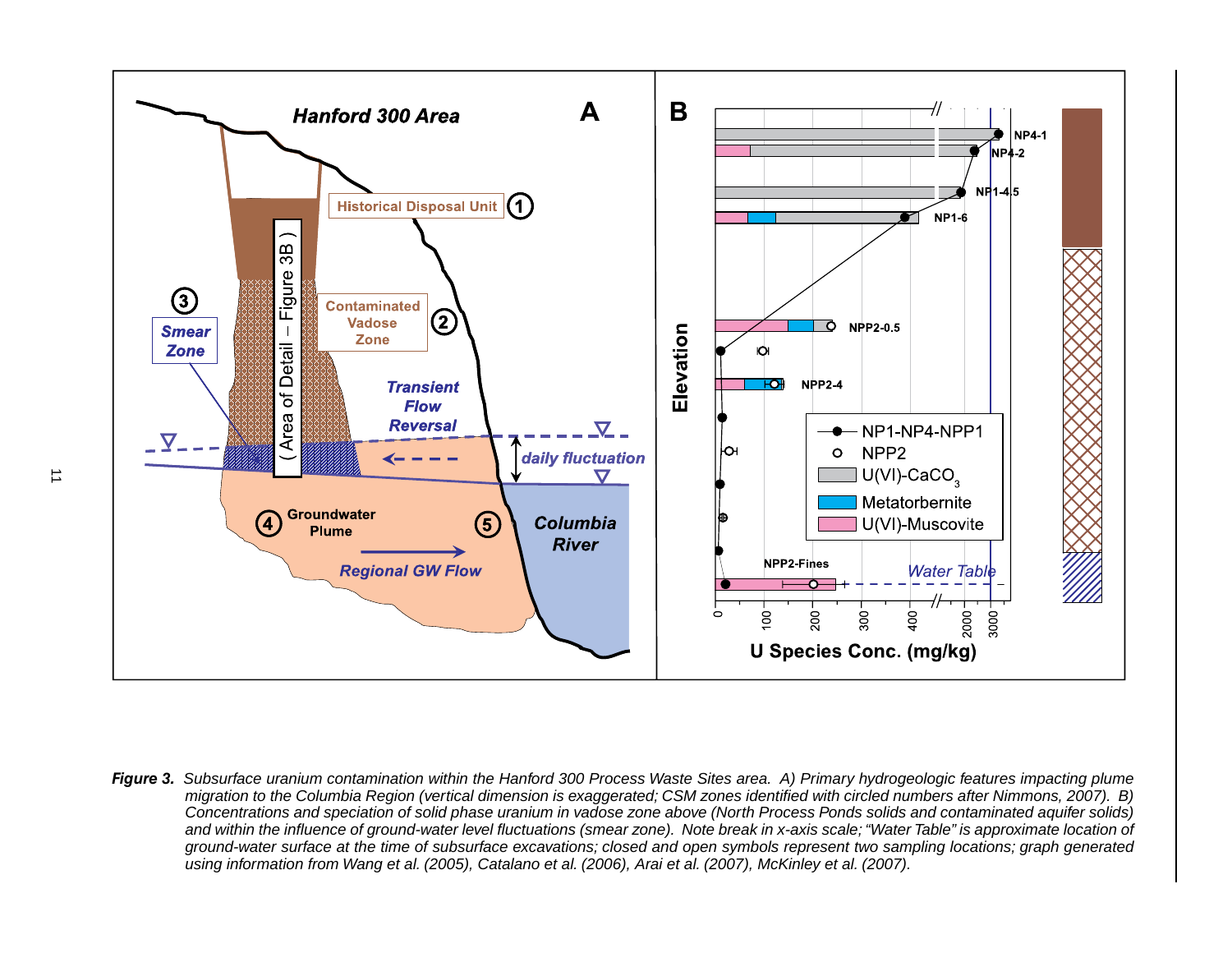uraniumcontributingtoconcentrationsintheground-water component of the ground-water remedy. the current site knowledge, a decision has been made in achieving cleanup objectives in more dilute portions to use active remedial technologies to control the flux of of the plume. In general, the revised information on the and the zone of fluctuating water table (i.e., "smear zone" in Figure 3A). It is anticipated that by minimizing the flux of realistic expectations of the role that MNA may play as a plume, natural attenuation processes may be successful

uranium entering into ground water from the vadose zone mass and speciation of uranium in aquifer solids relative<br>and the zone of fluctuating water table (i.e., "smear zone" to relevant transport pathways has contributed t

Table 3. Comparison of site characterization efforts during original and revised consideration of MNA as a component of the ground-water remedy for the Hanford 300 Area (OU 300-FF-5). Solid phase characterization measurements highlighted in bold.

| Data                        | Site Characterization to Support MNA Evaluation                                                                                                                                                         |                                                                                                                                                                                                                                                                                                                                                                                                                                                                                                                                                                                                                                                                                                                                                                                                                                                                                                                   |  |  |
|-----------------------------|---------------------------------------------------------------------------------------------------------------------------------------------------------------------------------------------------------|-------------------------------------------------------------------------------------------------------------------------------------------------------------------------------------------------------------------------------------------------------------------------------------------------------------------------------------------------------------------------------------------------------------------------------------------------------------------------------------------------------------------------------------------------------------------------------------------------------------------------------------------------------------------------------------------------------------------------------------------------------------------------------------------------------------------------------------------------------------------------------------------------------------------|--|--|
| Category                    | <b>Original</b>                                                                                                                                                                                         | <b>Revised</b>                                                                                                                                                                                                                                                                                                                                                                                                                                                                                                                                                                                                                                                                                                                                                                                                                                                                                                    |  |  |
| Hydrology                   | · Water level measurements in<br>aquifer and stage measurements in<br>Columbia River<br>• Modeled ground-water transport<br>assuming average river stage as<br>downgradient boundary condition          | • Higher time frequency measurements of river stage and ground-<br>water level<br>• Modeled ground-water transport to account for time-variant<br>changes in water flux and direction                                                                                                                                                                                                                                                                                                                                                                                                                                                                                                                                                                                                                                                                                                                             |  |  |
| Reaction<br>Process         | • Modeled sorption of uranium to<br>aquifer solids assuming fixed Kd in-<br>dependent of ground-water chem-<br>istry and aquifer solids mineralogy                                                      | . Laboratory tests with aquifer solids from various depths to<br>assess influence of ground-water chemistry on the extent and<br>rate of uranium sorption-desorption<br>· Direct measurement of uranium speciation in vadose zone pore<br>water using fluorescence spectroscopy to identify mobile aqueous<br>species<br>• Direct measurement of uranium speciation in aquifer solids as<br>a function of depth using bulk and microfocused X-ray spec-<br>troscopy/diffraction and electron microscopy in combination<br>with chemical extraction methodologies<br>• Determination of uranium distribution as a function of particle<br>size in aquifer solids<br>• Identification of reactive clay minerals in aquifer solids<br>• Modeled contaminant transport to account for rate-limited sorption-<br>desorption processes and influence of ground-water chemistry on<br>uranium sorption to aquifer solids |  |  |
| Attenuation<br>Capacity     | • Estimated sorption contribution<br>based on Kd and mass of aquifer<br>solids along ground-water flow<br>path<br>• Assumed no additional inputs of<br>uranium from overlying vadose<br>zone into plume | • Laboratory measurements with aquifer solids to estimate mass<br>flux of uranium derived from smear zone                                                                                                                                                                                                                                                                                                                                                                                                                                                                                                                                                                                                                                                                                                                                                                                                         |  |  |
| Stability of<br>Attenuation | . No measurement of stability of ura-<br>nium partitioned to aquifer solids                                                                                                                             | • Laboratory tests to evaluate reversibility of uranium sorption as<br>a function of contact time and/or uranium solid phase specia-<br>tion<br>• Geochemical modeling to assess theoretical stability of identi-<br>fied solid phase uranium species under relevant field geochemical<br>conditions                                                                                                                                                                                                                                                                                                                                                                                                                                                                                                                                                                                                              |  |  |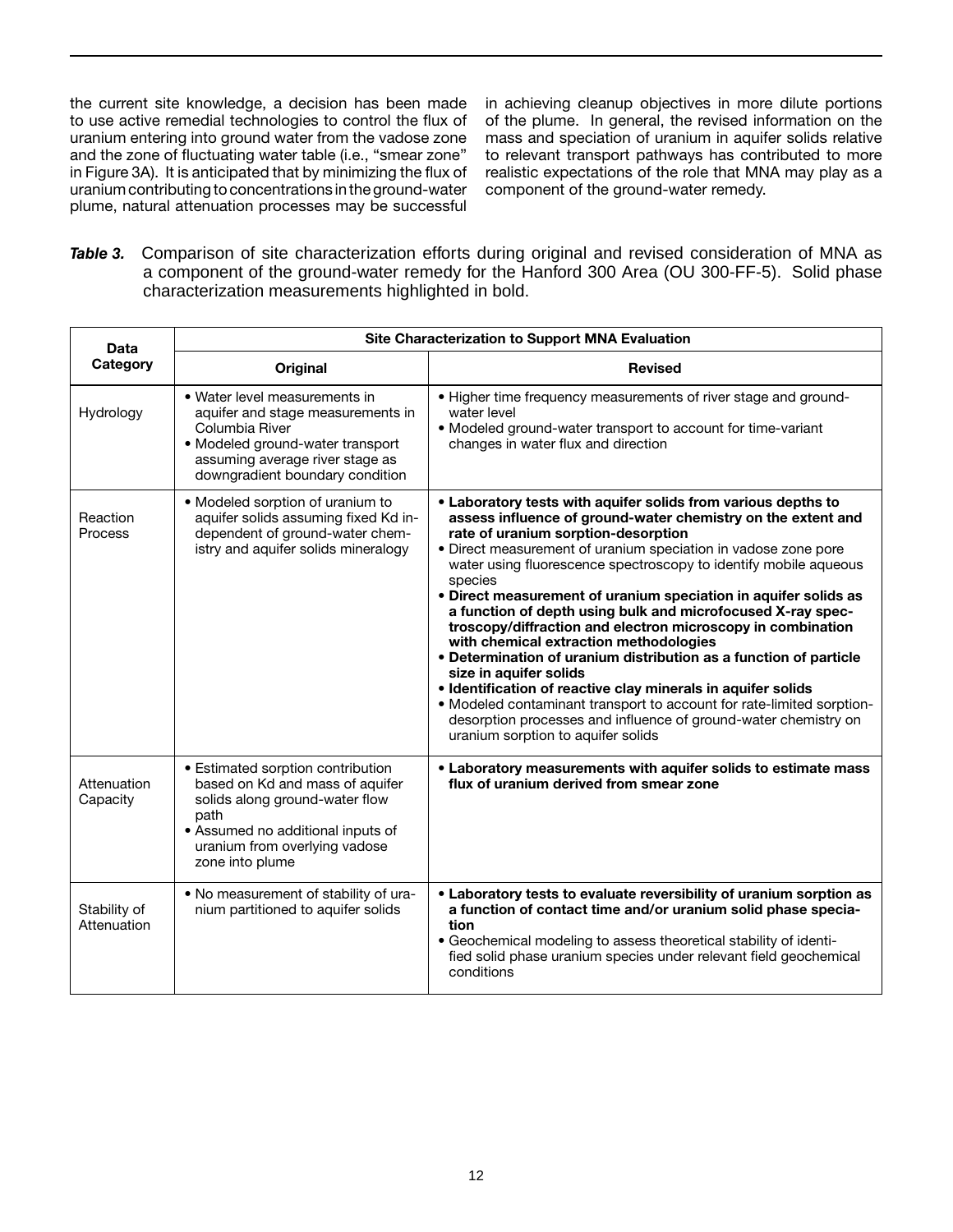#### *Future Technical Development Issues*

The case studies reviewed above illustrate several types of measurements that provide information on the characteristics and behavior of solid phase components involved in contaminant transport and attenuation. For both studies, identification of the solid components participating in contaminant attenuation was clearly important. In addition, knowledge of the chemical speciation of the contaminant (beyond its mineral association) was important for identifying the specific reaction mechanism(s) controlling attenuation, as well as understanding factors that may influence the efficiency and stability of the immobilization process. It should also be evident that selection of 1) sampling locations and frequencies, 2) sampling procedures and 3) the specific measurement techniques needs to be conducted with knowledge of the ground-water hydrology and biogeochemical characteristics of the plume. While not discussed in detail within this document, information derived from characterization of the flow system (pathways and dynamics in velocity and/or direction), as well as the general chemical conditions within the plume bear directly on design of the sampling and analysis program applied to solid phase characterization for a site (USEPA, 2007a; Sections IIIA and IIIB, respectively). As an example, subsurface redox conditions will dictate to a large extent what sampling, preservation, and processing procedures are most suitable to ensure that the in situ characteristics of the solid samples are preserved prior to analysis (USEPA, 2002; USEPA, 2006a).

determine element compositions in solid samples (e.g., total tion,X-rayfluorescencespectroscopy;Amonette,2002)are The analytical techniques employed for characterization of solid samples at the two sites varied in their commercial availability and technical complexity. Procedures used to digestion or acid-extractable with element-specific detecgenerally routine and readily available through commercial laboratories. There are a range of laboratory-based instruments that can be used to measure bulk mineralogical characteristics of solid samples (Hawthorne, 1988; Amonette, 2002; Ulery and Drees, 2008). Frequently, the detection capability of these instruments can be improved through physical manipulation of the solid sample to concentrate the targeted component of interest. While the general availability of these types of instruments varies across the commercial laboratory network, the accessibility to these methods and the availability of technical personnel capable of collecting and interpreting the resultant solid phase characterization data are not anticipated to constrain more routine application for site characterization. In contrast, the use of X-ray absorption spectroscopy or related advanced spectroscopic techniques is generally not routine and requires a high level of technical knowledge and experience in data interpretation. However, these limitations should not eliminate these techniques from consideration. Rather, it may be necessary to consider use of these techniques for a more limited number of high-value samples with correlation of information to more conventional techniques that can be applied to a greater number of samples to fully characterize site conditions. The value of advanced

spectroscopic techniques is that they provide improved capability for directly assessing chemical characteristics of the contaminant even at very low concentrations; this is critical because a contaminant is often present only as a minor component for even highly contaminated samples.

methodologies and spectroscopic techniques to characterthese tests with direct evaluations of in situ speciation using The scarcity of studies evaluating correlation of data from a range of direct and indirect measurements for the purpose of defining contaminant speciation in solid samples represents a current limitation for more routine application of solid phase characterization to support selection of MNA as a component of ground-water remedies. A specific example is the complementary use of chemical extraction ize solid phase components within an aquifer. Chemical extraction methodologies are generally sensitive and can be applied in a cost-effective manner to a large number of samples. However, there are analytical limitations to the accuracy of the information derived from these tests (USEPA, 2007a, Section IIIB.2.4; USEPA, 2007b, individual contaminant chapters). While specific chemical extraction methodologies that might be used to characterize contaminant speciation in solid samples have been proposed, there has been limited effort to confirm the applicability of spectroscopic techniques. Additional work is needed to validate the appropriate use of chemical extraction methodologies in order to support the more routine application of solid phase characterization analysis in the evaluation of MNA as a potential remedy. As reflected in the two case studies reviewed above, research organizations across the federal sector are actively pursuing work to address this limitation. The goal of these efforts is to provide regulatory agencies and site remediation managers with the necessary tools for conducting rigorous assessment of MNA as a component for ground-water restoration. The underlying basis of this assessment is a good conceptual site model derived from a site characterization plan that considers potential reactions of the contaminant with the solid phase, as well as changes to the solid phase that may impact contaminant mobility. As described earlier in this report, acquisition of this site-specific information is critical for developing technical and public acceptance of MNA as a viable remedy.

## Notice

*The U.S. Environmental Protection Agency through its Office of Research and Development funded and managed the research described for the Industri-Plex Superfund Site. This report and referenced USEPA publications were subjected to the Agency's peer and administrative review and approved for publication as an EPA document.* 

### Quality Assurance Statement

*All research projects making conclusions or recommendations based on environmentally-related measurements and funded by the Environmental Protection Agency are required to participate in the Agency Quality Assurance (QA) program. Preparation of this report did not involve the collection or use of environmental data and, as such, did not require a Quality Assurance Project Plan.*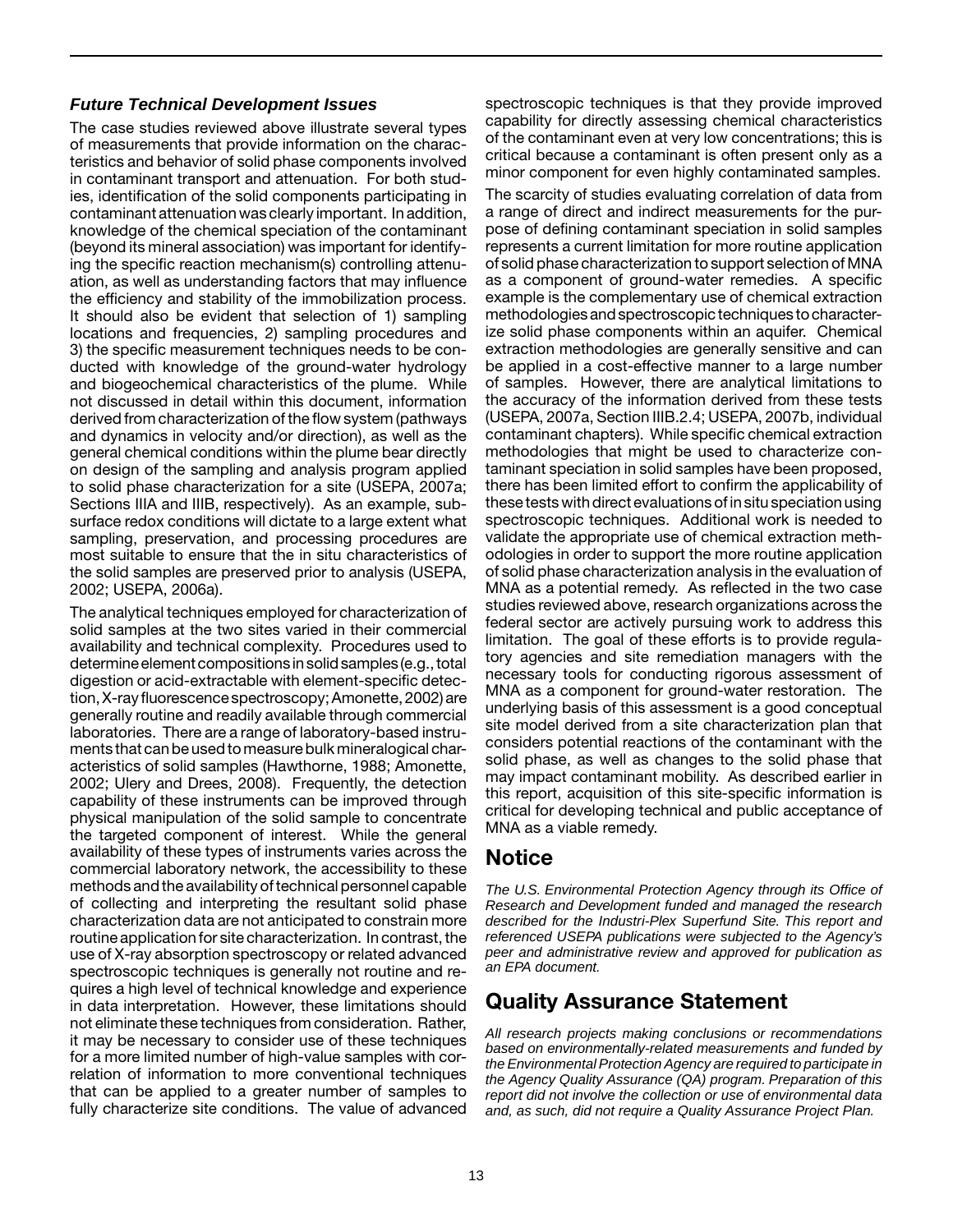## Acknowledgement

 *fromMilesDenham(SavannahRiverNationalLaboratory),Yoshiko Northwest National Laboratory). This document benefited from critical and constructive reviews Fujita (Idaho National Laboratory), and Steve Yabusaki (Pacific* 

## References

- Aurilio, A. C., R. P. Mason, and H. F. Hemond. Speciation  shed.*EnvironmentalScienceandTechnology* 28:577-585 and fate of arsenic in three lakes of the Aberjona water-(1994).
- Aurilio, A. C., J. L. Durant, H. F. Hemond, and M. L. Knox. Sources and distribution of arsenic in the Aberjona watershed, eastern Massachusetts. *Water Air and Soil Pollution* 78:1-18 (1995).
- BondD.L.,J.A.Davis,andJ.M.Zachara.Uranium(VI)release *In* Adsorption of Metals by Geomedia II (Barnett, M. O. and Kent, D.B., eds.), pp.379-420.Academic Press, San from contaminated vadose zone sediments: estimation of potential contributions from dissolution and desorption. Diego (2007).
- Amonette, J.A. Methods for determination of mineralogy and environmental availability. In Soil Mineralogy with Environ- *mental Applications*. J.B. Dixon and D.G. Schulze (Eds.), Soil Science Society of America, Madison, WI (2002).
- Arai, Y., M. A. Marcus, N. Tamura, J. A. Davis, and J. M. Zachara. Spectroscopic evidence for uranium bearing precipitates in vadose zone sediments at the Hanford 300-Area Site. *Environmental Science and Technology*  41:4633-4639 (2007).
- Catalano, J.G., J.P.McKinley, J.M.Zachara, S.M.Heald, S. C. Smith, and G. E. Brown. Changes in uranium specia- sediments. *Environmental Science and Technology*  tion through a depth sequence of contaminated Hanford 40:2517-2524 (2006).
- Davis, A., J.H.Kempton, A.Nicholson, and B.Yare.Groundwater transport of arsenic and chromium at a historical tannery, Woburn, Massachusetts, U.S.A. *Applied Geochemistry* 9:569-582 (1994).
- Davis, A., C. Sellstone, S. Clough, R. Barrick, and B. Yare. Bioaccumulation of arsenic, chromium and lead in fish: constraints imposed by sediment geochemistry. *Applied Geochemistry* 11: 409-423 (1996).
- DOE. *Phase I Remedial Investigation Report for the 300 FF-5 Operable Unit*. DOE/RL-93-21, U.S. Department of Energy, Richland, Washington (1994).
- DOE.*RemedialInvestigation/FeasibilityStudyReportforthe 300-FF-5OperableUnit*.DOE/RL-94-85,U.S.Department of Energy, Richland, Washington (1995).
- Duncan,J.P. *HanfordSiteNationalEnvironmentalPolicyAct (NEPA) Characterization.* PNNL-6415, Rev. 18, Pacific Northwest National Laboratory, Richland, WA (2007).
- Durant, J. L., J. J. Zemach, and H. F. Hemond. The history of leather industry waste contamination in the Aberjona

watershed: A mass balance approach. *Civil Engineering Practice* 5: 41-66 (1990).

- Ford, R. G., R.T.Wilkin, and G. Hernandez. Arsenic cycling within the water column of a small lake receiving contaminated ground-water discharge. *Chemical Geology*  228:137-155 (2006).
- Hawthorne, F. C. (Editor). *Spectroscopic Methods in Mineralogy and Geology*. Mineralogical Society of America, Washington, DC (1988).
- McKinley, J.P., J.M.Zachara, J.Wan, D.E.McCready, and S. M.Heald.Geochemical controls on contaminant uranium in vadose Hanford Formation sediments at the 200 Area and 300 Area, Hanford Site, Washington. *Vadose Zone Journal* 6:1004-1017 (2007).
- Nimmons, M. J. *Evaluation and Screening of Remedial Technologies for Uranium at the 300-FF-5 Operable Unit, Hanford Site, Washington.* PNNL-16761, Pacific Northwest National Laboratory, Richland, WA (2007). http:// [www.hanford.gov/docs/gpp/library/programdocs-300/](http://www.hanford.gov/docs/gpp/library/programdocs-300/PNNL-16761.pdf)  [PNNL-16761.pdf](http://www.hanford.gov/docs/gpp/library/programdocs-300/PNNL-16761.pdf)
- Peterson, R. E., E. J. Freeman, C. J. Murray, P. D. Thorne, M. J.Truex, V. R. Vermeul, M. D. Williams, S. B.Yabusaki, J. M. Zachara, J. L. Lindberg, and J. P. McDonald. *Con-*Unit: Expanded Annual Groundwater Report for FY *2004.* PNNL-15127, Pacific Northwest National Labora*taminants of Potential Concern in the 300-FF-5 Operable*  tory, Richland, WA (2005). [http://ifchanford.pnl.gov/pdfs/](http://ifchanford.pnl.gov/pdfs/peterson_15127.pdf)  [peterson\\_15127.pdf](http://ifchanford.pnl.gov/pdfs/peterson_15127.pdf)
- Peterson, R. E., M. L. Rockhold, R. J. Serne, P. D. Thorne, and M. D. Williams. *Uranium Contamination in the Sub-* PNNL-17034, Pacific Northwest National Laboratory, *surface Beneath the 300 Area, Hanford Site, Washington.*  [Richland, WA \(2008\). http://ifchanford.pnl.gov/pdfs/pe](http://ifchanford.pnl.gov/pdfs/pe�terson_17034.pdf)terson\_[17034.pdf](http://ifchanford.pnl.gov/pdfs/pe�terson_17034.pdf)
- Qafoku, N. P., J. M. Zachara, C. Liu, P. L. Gassman, O. S. Qafoku, and S. C. Smith. Kinetic desorption and sorption of U(VI) during reactive transport in a contaminated Hanford sediment. *Environmental Science and Technology*  39:3157-3165 (2005).
- Rittmann, B. E., R. G. Ford, R. T. Wilkin, J. W. Everett, and, L. Kennedy. Monitored natural attenuation forum: MNA of metals and radionuclides. *Remediation* 18:121-129 (2007).
- Serne R. J., C. F. Brown, H. T. Schaef, E. M. Pierce, J. W. Lindberg, Z. Wang, P. L. Gassman, and J. G. Catalano PNNL-14022, Pacific Northwest National Laboratory, *The 300 Area Uranium Leach and Adsorption Project.*  Richland, Washington (2002). [http://www.hanford.gov/](http://www.hanford.gov/docs/gpp/library/programdocs-300/PNNL-14022.pdf)  [docs/gpp/library/programdocs-300/PNNL-14022.pdf](http://www.hanford.gov/docs/gpp/library/programdocs-300/PNNL-14022.pdf)
- Sutherson, S. and J. Horst. Aquifer minerals and in situ remediation: The importance of geochemistry. *Ground Water Monitoring and Remediation* 28:153-160 (2008).
- Ulery, A. L. and L. R. Drees (Editors). *Methods of Soil Analysis – Mineralogical Methods*. Soil Science Society of America Book Series No. 5. Madison, WI (2008).
- USEPA. *Record of Decision for the Industri-Plex Superfund*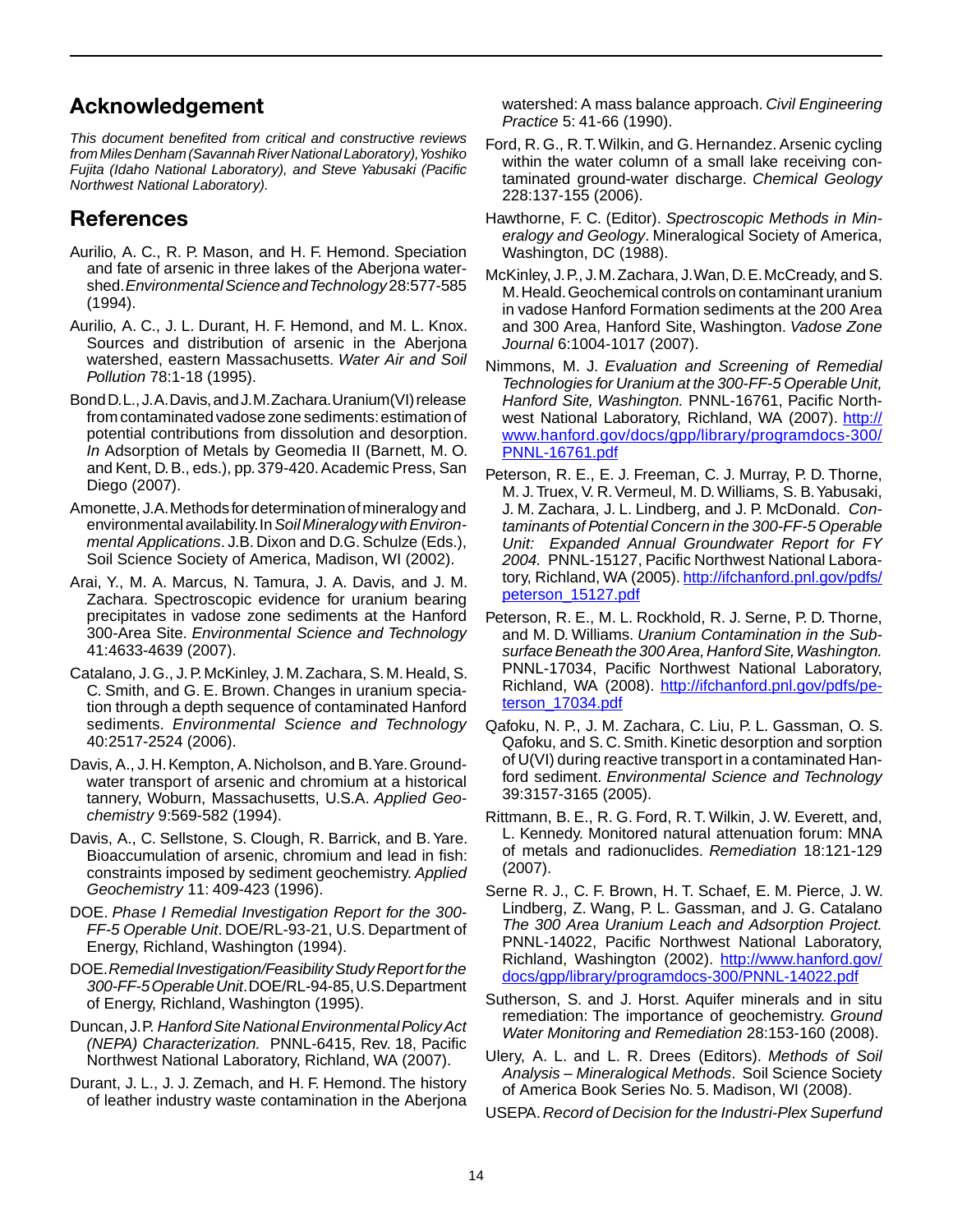*Site Operable Unit 01 Remedial Action.* EPA/ROD/ R01 86/020, U.S. Environmental Protection Agency, Region 1, Boston, Massachusetts (1986). [http://www.epa.gov/](http://www.epa.gov/ne/superfund/sites/industriplex/14846.pdf) 

- [ne/superfund/sites/industriplex/14846.pdf](http://www.epa.gov/ne/superfund/sites/industriplex/14846.pdf)
- USEPA.*RecordofDecisionfortheUSDOEHanford300-FF-*ROD/R10-96/143, U.S. Environmental Protection Agency, *1 and 300-FF-5 Operable Units Remedial Actions.* EPA/ Region 10, Seattle, Washington (1996). [http://www.epa.](http://www.epa.gov/superfund/sites/rods/fulltext/r1096143.pdf)  [gov/superfund/sites/rods/fulltext/r1096143.pdf](http://www.epa.gov/superfund/sites/rods/fulltext/r1096143.pdf)
- USEPA. *Technical Protocol for Evaluating Natural At- tenuation of Chlorinated Solvents in Ground Water.*  EPA/600/R-98/128, Office of Research and Development, Cincinnati, OH (1998). http://www.epa.gov/ada/download/ [reports/protocol.pdf](http://www.epa.gov/ada/download/reports/protocol.pdf)
- Sites. EPA/OSWER No. 9200.4-17P, Office of Solid Waste USEPA.*Use of Monitored Natural Attenuation at Superfund, RCRA Corrective Action, and Underground Storage Tank*  and Emergency Response, Washington, DC (1999a). <http://www.epa.gov/OUST/directiv/d9200417.pdf>
- *ral Attenuation of Contaminants in the Subsurface.*  Response, Washington, DC (1999b). http://www.epa.gov/ USEPA. *Microbial Processes Affecting Monitored Natu-*EPA/540/S-99/001, Office of Solid Waste and Emergency [ada/download/issue/microbial.pdf](http://www.epa.gov/ada/download/issue/microbial.pdf)
- *cessesforGround-waterRestoration.* EPA/600/R-02/002, USEPA.*Workshop on Monitoring Oxidation-Reduction Pro-*Office of Research and Development, Cincinnati, OH (2002). [http://www.epa.gov/ada/download/reports/](http://www.epa.gov/ada/download/reports/epa_600_r02_002.pdf)  [epa\\_600\\_r02\\_002.pdf](http://www.epa.gov/ada/download/reports/epa_600_r02_002.pdf)
- medial Investigation Report, Operable Unit 2, EPA Region USEPA. Multiple Source Groundwater Response Plan Re-1, Boston, Massachusetts (2005a). [http://www.epa.gov/](http://www.epa.gov/ne/superfund/sites/industriplex/213091_Industri-Plex)  [ne/superfund/sites/industriplex/213091\\_Industri-Plex](http://www.epa.gov/ne/superfund/sites/industriplex/213091_Industri-Plex)  Draft MSGRP RI.pdf
- USEPA. *The Impact of Ground-Water/Surface-Water Interactions on Contaminant Transport with Application to an Arsenic Contaminated Site.* EPA/600/S-05/002, Office of Research and Development, Cincinnati, OH (2005b). [http://www.epa.gov/ada/download/briefs/](http://www.epa.gov/ada/download/briefs/epa_600_s05_002.pdf)  [epa\\_600\\_s05\\_002.pdf](http://www.epa.gov/ada/download/briefs/epa_600_s05_002.pdf)
- *Zinc at the Ground-Water/Surface-Water Interface.*  USEPA. *Field Study of the Fate of Arsenic, Lead, and*  EPA/600/R-05/161, Office of Research and Development, Cincinnati, OH (2005c). [http://www.epa.gov/ada/](http://www.epa.gov/ada/download/reports/600R05161/600R05161.pdf)  [download/reports/600R05161/600R05161.pdf](http://www.epa.gov/ada/download/reports/600R05161/600R05161.pdf)
- USEPA. *Mineralogical preservation of solid samples collected from anoxic subsurface environments.*  EPA/600/R-06/112, Office of Research and Development, Cincinnati, OH (2006a). http://www.epa.gov/ada/ [download/issue/600R06112.pdf](http://www.epa.gov/ada/download/issue/600R06112.pdf)
- Site Operable Unit-2. U.S. Environmental Protection Agency, Region 1, Boston, Massachusetts (2006b). http:// USEPA. *Record of Decision for the Industri-Plex Superfund*  [www.epa.gov/ne/superfund/sites/industriplex/70376.pdf](http://www.epa.gov/ne/superfund/sites/industriplex/70376.pdf)
- USEPA. *Monitored Natural Attenuation of Inorganic Contaminants in Ground Water, Volume 1 – Technical Basis*

 *for Assessment.* Ford, R. G., Wilkin, R. T., and Puls, R. W. (Eds.), EPA/600/R-07/139, Office of Research and Development, Cincinnati, OH (2007a). [http://www.epa.](http://www.epa.gov/ada/download/reports/600R07139/600R07139.pdf)  [gov/ada/download/reports/600R07139/600R07139.pdf](http://www.epa.gov/ada/download/reports/600R07139/600R07139.pdf) 

- *for Non-Radionuclides Including Arsenic, Cadmium, and Selenium.* Ford, R. G., Wilkin, R. T., and Puls, R. W. USEPA. *Monitored Natural Attenuation of Inorganic Contaminants in Ground Water, Volume 2 – Assessment Chromium, Copper, Lead, Nickel, Nitrate, Perchlorate,*  (Eds.), EPA/600/R-07/140, Office of Research and Development, Cincinnati, OH (2007b). http://www.epa.gov/ [ada/download/reports/600R07140/600R07140.pdf](http://www.epa.gov/ada/download/reports/600R07140/600R07140.pdf)
- Waichler, S.R.and S.B.Yabusaki. *Flow and Transport in the*  PNNL-15125, Pacific Northwest National Laboratory, *Hanford 300 Area Vadose Zone-Aquifer-River System.*  Richland, WA (2005). [http://www.hanford.gov/docs/gpp/](http://www.hanford.gov/docs/gpp/library/programdocs-300/PNNL-15125.pdf)  [library/programdocs-300/PNNL-15125.pdf](http://www.hanford.gov/docs/gpp/library/programdocs-300/PNNL-15125.pdf)
- Wang, Z., J. M. Zachara, J. P. McKinley, and S. C. Smith. Cryogenic laser induced U(VI) fluorescence studies of a U(VI) substituted natural calcite: Implications to U(VI) speciation in contaminated Hanford sediments. *Environmental Science and Technology* 39:2651-2659 (2005).
- Wilkin, R. T., and R. G. Ford. Use of hydrochloric acid for determining solid-phase arsenic partitioning in sulfidic sediments. *Environmental Science and Technology*  36:4921-4927 (2002).
- Wilkin, R. T., and R. G. Ford. Arsenic solid-phase partitioning in reducing sediments of a contaminated wetland. *Chemical Geology* 228:156-174 (2006).
- Yabusaki, S.B., Y. Fang, and S. Waichler. Building conceptual namicvadosezone-aquifer-riversystem.*WaterResources*  models of field-scale uranium reactive transport in a dy-*Research* doi:10.1029/2007WR006617 (in press).
- Zachara, J. M., J. A. Davis, C. Liu, J. P. McKinley, N. Qafoku, D.M.Wellman,andS.B.Yabusaki.*UraniumGeochemistry UraniumPlume.* PNNL-15121.PacificNorthwestNational Laboratory, Richland, WA (2005). http://www.hanford.gov/ *in Vadose Zone and Aquifer Sediments from the 300 Area*  docs/gpp/library/programdocs-300/PNNL-15121.pdf